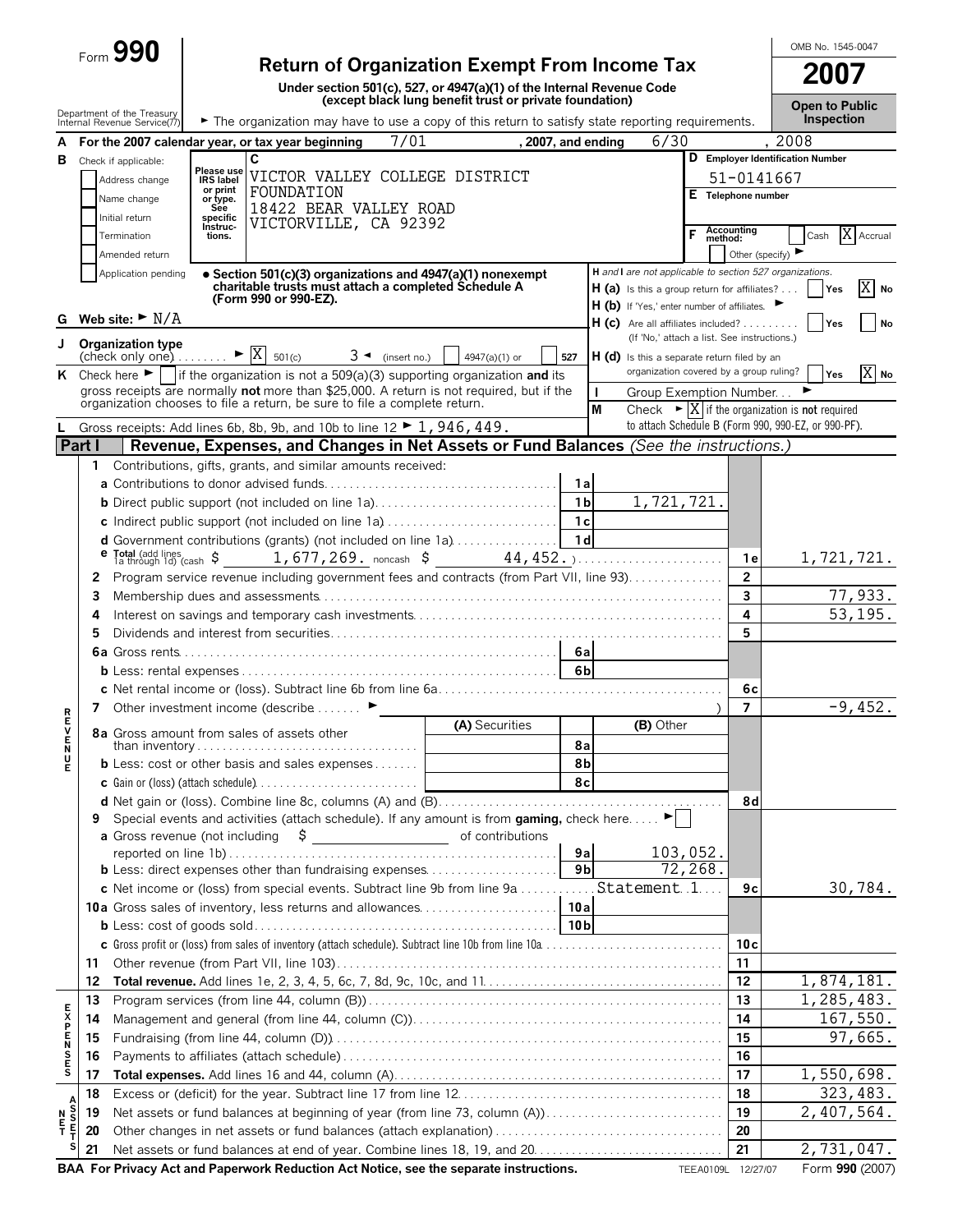## Form **990** (2007) Page **2** VICTOR VALLEY COLLEGE DISTRICT 51-0141667

| for section 501(c)(3) and (4) organizations and section 4947(a)(1) nonexempt charitable trusts but optional for others. (See instruct.)<br>Do not include amounts reported on line<br>6b, 8b, 9b, 10b, or 16 of Part I. |                      | (A) Total                                              | (B) Program<br>services | (C) Management<br>and general                                    | (D) Fundraising |
|-------------------------------------------------------------------------------------------------------------------------------------------------------------------------------------------------------------------------|----------------------|--------------------------------------------------------|-------------------------|------------------------------------------------------------------|-----------------|
| 22a Grants paid from donor advised                                                                                                                                                                                      |                      |                                                        |                         |                                                                  |                 |
| funds (attach sch)                                                                                                                                                                                                      |                      |                                                        |                         |                                                                  |                 |
| \$<br>(cash                                                                                                                                                                                                             |                      |                                                        |                         |                                                                  |                 |
| \$<br>non-cash                                                                                                                                                                                                          |                      |                                                        |                         |                                                                  |                 |
| If this amount includes<br>foreign grants, check here $\therefore$                                                                                                                                                      | 22 a                 |                                                        |                         |                                                                  |                 |
| 22 b Other grants and allocations (att sch)                                                                                                                                                                             |                      |                                                        |                         |                                                                  |                 |
| \$<br>(cash                                                                                                                                                                                                             |                      |                                                        |                         |                                                                  |                 |
| \$<br>non-cash                                                                                                                                                                                                          |                      |                                                        |                         |                                                                  |                 |
| If this amount includes<br>foreign grants, check here $\therefore$                                                                                                                                                      | 22 <sub>b</sub><br>. |                                                        |                         |                                                                  |                 |
| <b>23</b> Specific assistance to individuals<br>$(attach schedule). \ldots \ldots \ldots \ldots \ldots$                                                                                                                 | 23                   |                                                        |                         |                                                                  |                 |
| Benefits paid to or for members<br>24<br>$(attach schedule). \ldots \ldots \ldots \ldots \ldots$                                                                                                                        | 24                   |                                                        |                         |                                                                  |                 |
| 25 a Compensation of current officers,                                                                                                                                                                                  |                      |                                                        |                         |                                                                  |                 |
| directors, key employees, etc. listed                                                                                                                                                                                   | 25a                  | 0.                                                     | 0.                      | 0.                                                               | 0.              |
| <b>b</b> Compensation of former officers,                                                                                                                                                                               |                      |                                                        |                         |                                                                  |                 |
| directors, key employees, etc. listed                                                                                                                                                                                   | 25 <sub>b</sub>      | 0.                                                     | 0.                      | 0.                                                               | 0.              |
| c Compensation and other distributions, not                                                                                                                                                                             |                      |                                                        |                         |                                                                  |                 |
| included above, to disqualified persons (as<br>defined under section $4958(f)(1)$ ) and persons                                                                                                                         |                      |                                                        |                         |                                                                  |                 |
| described in section                                                                                                                                                                                                    |                      |                                                        |                         |                                                                  |                 |
| $4958(c)(3)(B)$                                                                                                                                                                                                         | 25c                  | 0.                                                     | 0.                      | 0.                                                               | $0$ .           |
| 26 Salaries and wages of employees not<br>included on lines $25a$ , b, and $c$                                                                                                                                          | 26                   |                                                        |                         |                                                                  |                 |
| 27 Pension plan contributions not<br>included on lines $25a$ , b, and $c$                                                                                                                                               | 27                   |                                                        |                         |                                                                  |                 |
| 28<br>Employee benefits not included on                                                                                                                                                                                 | 28                   |                                                        |                         |                                                                  |                 |
| 29                                                                                                                                                                                                                      | 29                   |                                                        |                         |                                                                  |                 |
| Professional fundraising fees<br>30                                                                                                                                                                                     | 30                   |                                                        |                         |                                                                  |                 |
| 31                                                                                                                                                                                                                      | 31                   | 8,000.                                                 |                         | 8,000.                                                           |                 |
| 32                                                                                                                                                                                                                      | 32                   |                                                        |                         |                                                                  |                 |
| Supplies<br>33                                                                                                                                                                                                          | 33                   |                                                        |                         |                                                                  |                 |
| Telephone<br>34<br>Postage and shipping                                                                                                                                                                                 | 34                   | 9,288.                                                 | 1,733.                  |                                                                  |                 |
| 35<br>36<br>Occupancy                                                                                                                                                                                                   | 35<br>36             | 170.                                                   |                         | 170.                                                             | 7,555.          |
| Equipment rental and maintenance<br>37                                                                                                                                                                                  | 37                   | 108,133.                                               | 106,206.                | 1,927.                                                           |                 |
| Printing and publications<br>38                                                                                                                                                                                         | 38                   | 42,126.                                                | 27,923.                 |                                                                  | 14,203.         |
| 39                                                                                                                                                                                                                      | 39                   | 32,484.                                                | 27,546.                 | 4,147.                                                           | 791.            |
| Conferences, conventions, and meetings.<br>40                                                                                                                                                                           | 40                   |                                                        |                         |                                                                  |                 |
| 41                                                                                                                                                                                                                      | 41                   |                                                        |                         |                                                                  |                 |
| Depreciation, depletion, etc (attach schedule)<br>42                                                                                                                                                                    | 42                   | 3,085.                                                 |                         | 3,085.                                                           |                 |
| Other expenses not covered above (itemize):<br>43                                                                                                                                                                       |                      |                                                        |                         |                                                                  |                 |
| a See Statement 2                                                                                                                                                                                                       | 43a                  | 1,347,412.                                             | 1, 122, 075.            | 150, 221.                                                        | 75, 116.        |
| <u>b___________________</u>                                                                                                                                                                                             | 43 <sub>b</sub>      |                                                        |                         |                                                                  |                 |
| c<br>__________________                                                                                                                                                                                                 | 43 с<br>43d          |                                                        |                         |                                                                  |                 |
| d<br>___________________<br>е                                                                                                                                                                                           | 43 e                 |                                                        |                         |                                                                  |                 |
| -------------------                                                                                                                                                                                                     | 43f                  |                                                        |                         |                                                                  |                 |
| _________________<br>g                                                                                                                                                                                                  | 43q                  |                                                        |                         |                                                                  |                 |
| Total functional expenses. Add lines 22a<br>through 43g. (Organizations completing columns<br>(B) - (D), carry these totals to lines 13 - 15).<br>44                                                                    |                      |                                                        |                         |                                                                  |                 |
|                                                                                                                                                                                                                         | 44                   | 1,550,698.                                             | 1,285,483.              | 167,550.                                                         | 97,665.         |
| <b>Joint Costs.</b> Check. $\blacktriangleright$   if you are following SOP 98-2.                                                                                                                                       |                      |                                                        |                         |                                                                  |                 |
| Are any joint costs from a combined educational campaign and fundraising solicitation reported in (B) Program services? $\blacktriangleright$   Yes<br>If 'Yes,' enter (i) the aggregate amount of these joint costs    |                      | \$                                                     |                         | ; (ii) the amount allocated to Program services                  | $X$ No          |
| \$<br>\$<br>to Fundraising                                                                                                                                                                                              |                      | ; (iii) the amount allocated to Management and general | $\overline{\mathsf{s}}$ | and (iv) the amount allocated (iv) and (iv) the amount allocated |                 |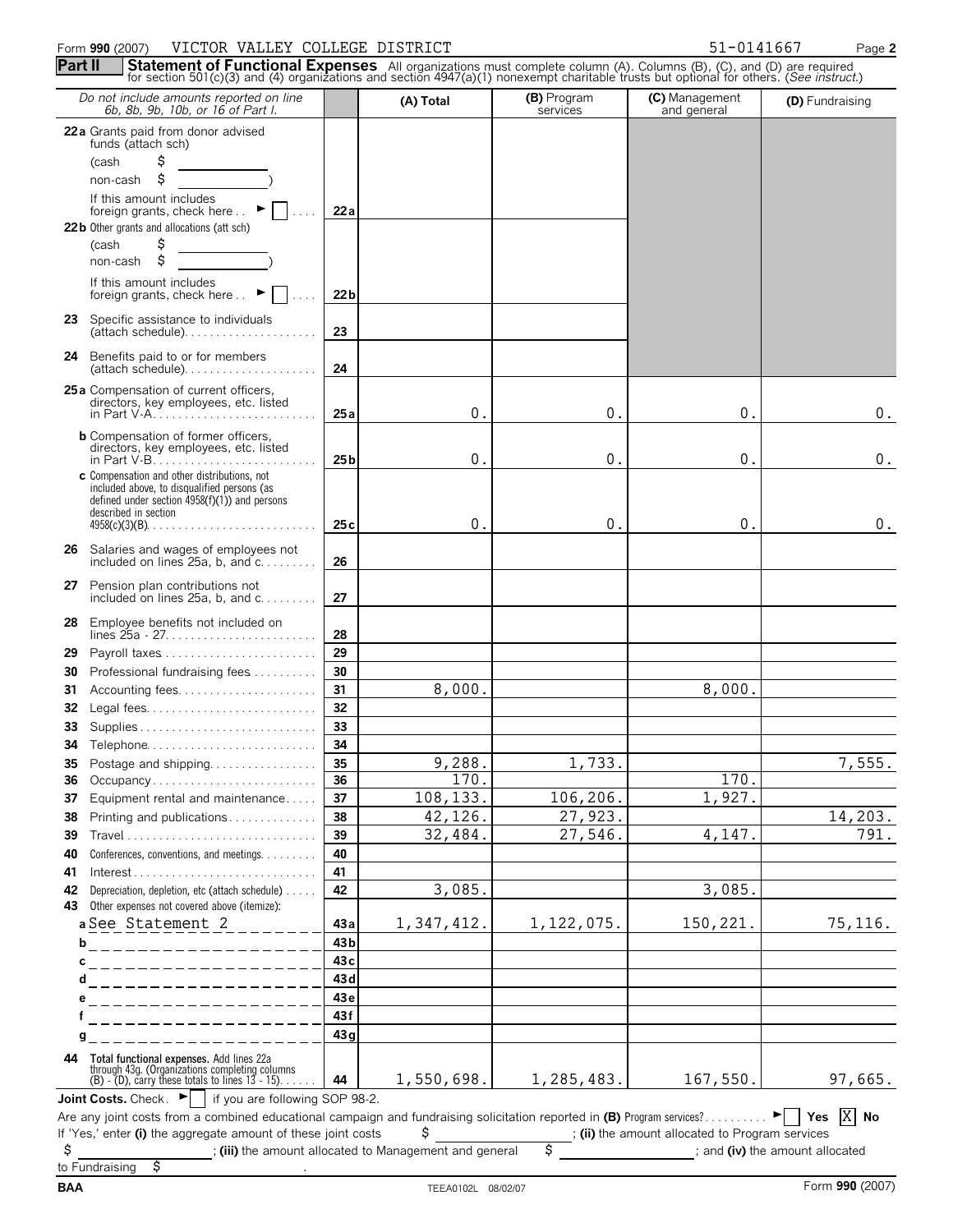## **Part III Statement of Program Service Accomplishments** *(See the instructions.)*

Form 990 is available for public inspection and, for some people, serves as the primary or sole source of information about a particular organization. How the public perceives an organization in such cases may be determined by the information presented on its return. Therefore,<br>please make sure the return is complete and accurate and fully describes, in Par

| What is the organization's primary exempt purpose? $\blacktriangleright$ |      | See Statement 3<br>All organizations must describe their exempt purpose achievements in a clear and concise manner. State the number of clients served, publications issued, etc. Discuss achievements that are not measurable. (Section 501(c)( | <b>Program Service Expenses</b><br>(Required for 501(c)(3) and<br>$(4)$ organizations and<br>$4947(a)(1)$ trusts; but<br>optional for others.) |
|--------------------------------------------------------------------------|------|--------------------------------------------------------------------------------------------------------------------------------------------------------------------------------------------------------------------------------------------------|------------------------------------------------------------------------------------------------------------------------------------------------|
| needy and deserving college students.                                    |      | a The foundation supports the operation and students of Victor Valley<br>Community College. It elicits donations for scholarships and loans to<br>___________________                                                                            |                                                                                                                                                |
| (Grants and allocations                                                  | - \$ | 832, 089. ) If this amount includes foreign grants, check here ▶                                                                                                                                                                                 | 1,285,483.                                                                                                                                     |
| b                                                                        |      |                                                                                                                                                                                                                                                  |                                                                                                                                                |
| (Grants and allocations<br>C.                                            | \$   | ) If this amount includes foreign grants, check here ▶                                                                                                                                                                                           |                                                                                                                                                |
| (Grants and allocations<br>d                                             |      | ) If this amount includes foreign grants, check here ▶                                                                                                                                                                                           |                                                                                                                                                |
| (Grants and allocations                                                  | \$   | ) If this amount includes foreign grants, check here ▶                                                                                                                                                                                           |                                                                                                                                                |
| e Other program services                                                 |      |                                                                                                                                                                                                                                                  |                                                                                                                                                |
| (Grants and allocations                                                  | S    | ) If this amount includes foreign grants, check here ▶<br>f Total of Program Service Expenses (should equal line 44, column (B), Program services)                                                                                               | 1,285,483.                                                                                                                                     |
| <b>BAA</b>                                                               |      |                                                                                                                                                                                                                                                  | Form 990 (2007)                                                                                                                                |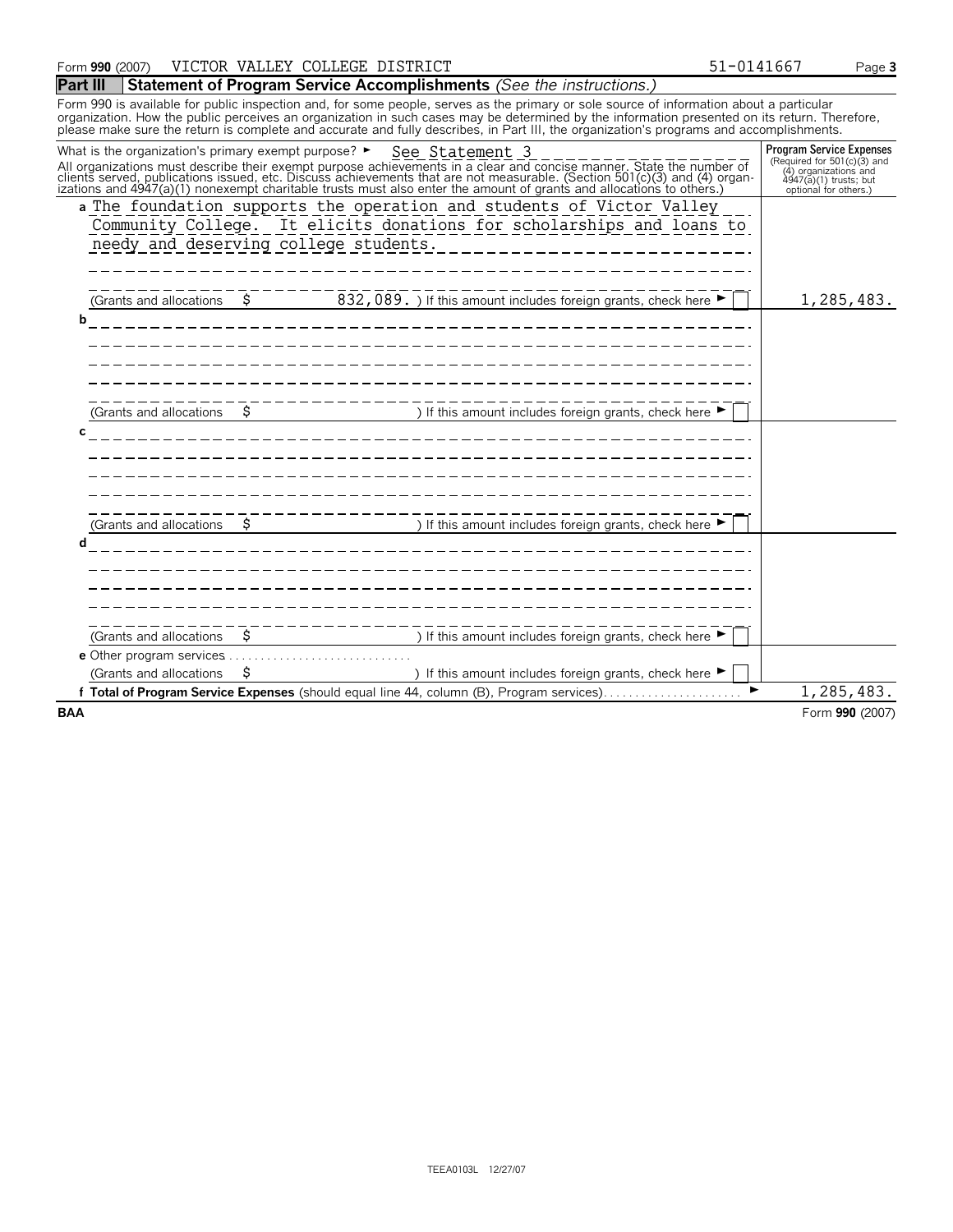## Form **990** (2007) VICTOR VALLEY COLLEGE DISTRICT 51-0141667 Page 4

|                       | Part IV  | <b>Balance Sheets</b> (See the instructions.)                                                                                                                  |                                                 |     |                                      |            |                          |                 |                               |
|-----------------------|----------|----------------------------------------------------------------------------------------------------------------------------------------------------------------|-------------------------------------------------|-----|--------------------------------------|------------|--------------------------|-----------------|-------------------------------|
|                       |          | Note: Where required, attached schedules and amounts within the description<br>column should be for end-of-year amounts only.                                  |                                                 |     |                                      |            | (A)<br>Beginning of year |                 | $(B)$ End of year             |
|                       | 45       |                                                                                                                                                                | 384,246.                                        | 45  | 799,338.                             |            |                          |                 |                               |
|                       | 46       |                                                                                                                                                                | 792,301                                         | 46  | 659,208.                             |            |                          |                 |                               |
|                       |          | 47a Accounts receivable<br><b>b</b> Less: allowance for doubtful accounts                                                                                      | 47 a<br>47 <sub>b</sub>                         |     |                                      |            |                          | 47 c            |                               |
|                       |          |                                                                                                                                                                | 551,179.<br>48 a<br>30, 150.<br>48 <sub>b</sub> |     |                                      |            |                          |                 | 521,029.                      |
|                       | 49       |                                                                                                                                                                |                                                 |     |                                      |            |                          | 49              |                               |
|                       |          | 50 a Receivables from current and former officers, directors, trustees, and key                                                                                |                                                 | 50a |                                      |            |                          |                 |                               |
|                       |          | <b>b</b> Receivables from other disqualified persons (as defined under section 4958(f)(1))<br>and persons described in section 4958(c)(3)(B) (attach schedule) |                                                 |     |                                      |            |                          | 50 <sub>b</sub> |                               |
| <b>ASSETS</b>         |          | 51 a Other notes and loans receivable<br>$(attach schedule) \ldots \ldots \ldots \ldots \ldots \ldots \ldots$                                                  | 51a                                             |     |                                      | 37,903.    |                          |                 |                               |
|                       |          | <b>b</b> Less: allowance for doubtful accounts                                                                                                                 | 51b                                             |     |                                      |            | 42,235.                  | 51 c            | 37,903.                       |
|                       |          |                                                                                                                                                                |                                                 |     |                                      |            |                          | 52              |                               |
|                       | 53       |                                                                                                                                                                |                                                 |     |                                      | <b>FMV</b> | 347, 326.                | 53<br>54a       | 325,066.                      |
|                       |          | <b>b</b> Investments $-$ other securities (attach sch)                                                                                                         |                                                 |     | Cost<br>Cost                         | <b>FMV</b> |                          | 54 <sub>b</sub> |                               |
|                       |          | 55a Investments - land, buildings, & equipment: basis                                                                                                          | 55 a                                            |     |                                      |            |                          |                 |                               |
|                       |          | <b>b</b> Less: accumulated depreciation<br>$\mathsf{l}$ (attach schedule) $\ldots \ldots \ldots \ldots \ldots \ldots \ldots \ldots$                            | 55 <sub>b</sub>                                 |     |                                      |            |                          | 55 <sub>c</sub> |                               |
|                       | 56       | Investments $-$ other (attach schedule)                                                                                                                        |                                                 |     |                                      |            |                          | 56              |                               |
|                       |          | 57a Land, buildings, and equipment: basis                                                                                                                      | 57a                                             |     |                                      | 493,440.   |                          |                 |                               |
|                       |          |                                                                                                                                                                | 57b                                             |     |                                      | 29,878.    | 466,647.                 | 57 <sub>c</sub> | 463,562.                      |
|                       | 58       | Other assets, including program-related investments<br>(describe $\blacktriangleright$                                                                         |                                                 |     | - – – – – – – – – – ). .             |            |                          | 58              |                               |
|                       | 59       |                                                                                                                                                                |                                                 |     |                                      |            | 2,507,166.               | 59              | 2,806,106.                    |
|                       | 60       |                                                                                                                                                                |                                                 |     |                                      |            | 99,002.                  | 60              | 74,459.                       |
|                       | 61       |                                                                                                                                                                |                                                 |     |                                      |            |                          | 61              |                               |
|                       | 62       |                                                                                                                                                                |                                                 |     |                                      |            |                          | 62              |                               |
| A<br>B                | 63       | Loans from officers, directors, trustees, and key                                                                                                              |                                                 |     |                                      |            |                          | 63              |                               |
| T                     |          |                                                                                                                                                                |                                                 |     |                                      |            |                          | 64 a            |                               |
| $\frac{1}{5}$         |          |                                                                                                                                                                |                                                 |     |                                      |            |                          | 64b             |                               |
|                       | 65       |                                                                                                                                                                |                                                 |     |                                      |            | 600.                     | 65              | 600.                          |
|                       | 66       |                                                                                                                                                                |                                                 |     |                                      |            | 99,602.                  | 66              | 75,059.                       |
| n<br>F                |          | Organizations that follow SFAS 117, check here ▶<br>through 69 and lines 73 and 74.                                                                            |                                                 |     | $\overline{X}$ and complete lines 67 |            |                          |                 |                               |
|                       | 67       |                                                                                                                                                                |                                                 |     |                                      |            | 581, 373.                | 67              | 858,798.                      |
| A<br>S<br>S<br>T<br>S | 68       |                                                                                                                                                                |                                                 |     |                                      |            | 1,429,571<br>396,620.    | 68              | 1, 471, 629.<br>400,620.      |
|                       | 69       | Organizations that do not follow SFAS 117, check here $\blacktriangleright$ $\Box$ and complete lines                                                          |                                                 |     |                                      |            |                          | 69              |                               |
| R                     |          | 70 through 74.                                                                                                                                                 |                                                 |     |                                      |            |                          |                 |                               |
| - 50<br>50            | 70<br>71 | Capital stock, trust principal, or current funds<br>Paid-in or capital surplus, or land, building, and equipment fund                                          |                                                 |     |                                      |            |                          | 70<br>71        |                               |
|                       | 72       | Retained earnings, endowment, accumulated income, or other funds                                                                                               |                                                 | 72  |                                      |            |                          |                 |                               |
| <b>BALANCES</b>       | 73       | Total net assets or fund balances. Add lines 67 through 69 or lines 70 through 72. (Column (A) must equal line 19 and column (B) must equal line 21            |                                                 |     |                                      |            |                          |                 |                               |
|                       |          |                                                                                                                                                                |                                                 |     |                                      |            | 2,407,564.<br>2,507,166. | 73              | 2,731,047.                    |
| <b>BAA</b>            | 74       | Total liabilities and net assets/fund balances. Add lines 66 and 73                                                                                            |                                                 |     |                                      |            |                          | 74              | 2,806,106.<br>Form 990 (2007) |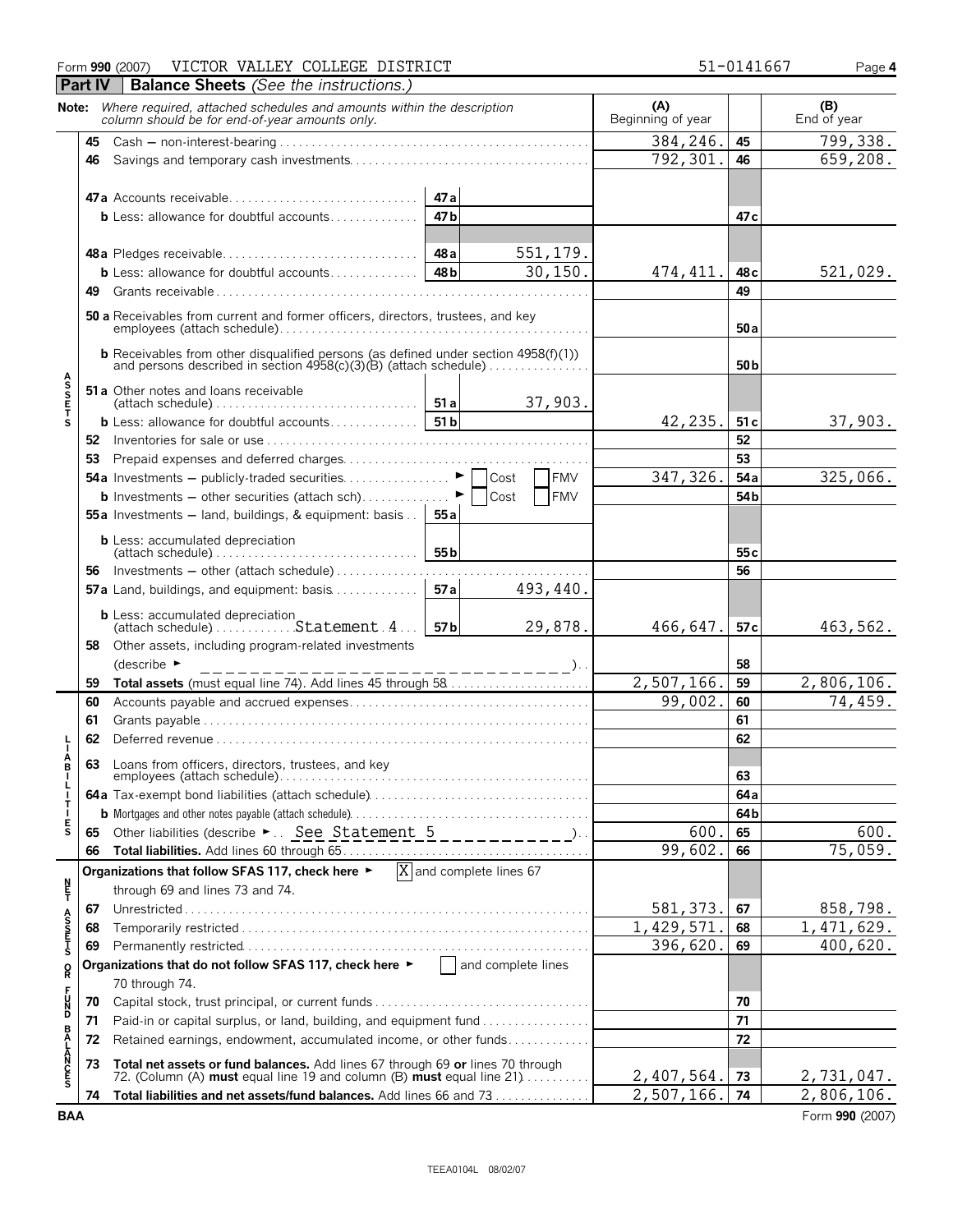|        | VICTOR VALLEY COLLEGE DISTRICT<br>Form 990 (2007)                                                                                                                                                                                            |                                                                       |                                                 |                |                                                                                      |              | 51-0141667<br>Page 5                           |
|--------|----------------------------------------------------------------------------------------------------------------------------------------------------------------------------------------------------------------------------------------------|-----------------------------------------------------------------------|-------------------------------------------------|----------------|--------------------------------------------------------------------------------------|--------------|------------------------------------------------|
|        | Part IV-A Reconciliation of Revenue per Audited Financial Statements with Revenue per Return (See the<br><i>instructions.)</i>                                                                                                               |                                                                       |                                                 |                |                                                                                      |              |                                                |
| a<br>b | Amounts included on line a but not on Part I, line 12:                                                                                                                                                                                       |                                                                       |                                                 |                |                                                                                      | a            | 1,874,181.                                     |
|        |                                                                                                                                                                                                                                              |                                                                       |                                                 | b1             |                                                                                      |              |                                                |
|        |                                                                                                                                                                                                                                              |                                                                       |                                                 | b2             |                                                                                      |              |                                                |
|        |                                                                                                                                                                                                                                              |                                                                       |                                                 | b3             |                                                                                      |              |                                                |
|        | 4Other (specify):                                                                                                                                                                                                                            | ___________________________________                                   |                                                 |                |                                                                                      |              |                                                |
|        |                                                                                                                                                                                                                                              | --------------------------                                            |                                                 | b4             |                                                                                      |              |                                                |
|        |                                                                                                                                                                                                                                              |                                                                       |                                                 |                |                                                                                      | b            |                                                |
| C      |                                                                                                                                                                                                                                              |                                                                       |                                                 |                |                                                                                      | $\mathbf c$  | 1,874,181.                                     |
| d      | Amounts included on Part I, line 12, but not on line a:                                                                                                                                                                                      |                                                                       |                                                 |                |                                                                                      |              |                                                |
|        |                                                                                                                                                                                                                                              |                                                                       |                                                 | d1             |                                                                                      |              |                                                |
|        | 20ther (specify):                                                                                                                                                                                                                            | _________________________________                                     |                                                 |                |                                                                                      |              |                                                |
|        |                                                                                                                                                                                                                                              | ____________________________                                          |                                                 | d2             |                                                                                      |              |                                                |
|        |                                                                                                                                                                                                                                              |                                                                       |                                                 |                |                                                                                      | d            |                                                |
| e      |                                                                                                                                                                                                                                              |                                                                       |                                                 |                |                                                                                      | $\mathbf{e}$ | $\overline{1,874,181}.$                        |
|        | Part IV-B Reconciliation of Expenses per Audited Financial Statements with Expenses per Return                                                                                                                                               |                                                                       |                                                 |                |                                                                                      |              |                                                |
|        |                                                                                                                                                                                                                                              |                                                                       |                                                 |                |                                                                                      |              |                                                |
| a      |                                                                                                                                                                                                                                              |                                                                       |                                                 |                |                                                                                      | a            | 1,550,698.                                     |
| b      | Amounts included on line a but not on Part I, line 17:                                                                                                                                                                                       |                                                                       |                                                 |                |                                                                                      |              |                                                |
|        |                                                                                                                                                                                                                                              |                                                                       |                                                 | b <sub>1</sub> |                                                                                      |              |                                                |
|        | 2Prior year adjustments reported on Part I, line 20                                                                                                                                                                                          |                                                                       |                                                 | b2             |                                                                                      |              |                                                |
|        |                                                                                                                                                                                                                                              |                                                                       |                                                 | b3             |                                                                                      |              |                                                |
|        | 4Other (specify):                                                                                                                                                                                                                            | __________________________________                                    |                                                 |                |                                                                                      |              |                                                |
|        |                                                                                                                                                                                                                                              |                                                                       |                                                 | b4             |                                                                                      |              |                                                |
|        |                                                                                                                                                                                                                                              |                                                                       |                                                 |                |                                                                                      | b            |                                                |
| C      |                                                                                                                                                                                                                                              |                                                                       |                                                 |                |                                                                                      | $\mathbf c$  | 1,550,698.                                     |
| d      | Amounts included on Part I, line 17, but not on line a:                                                                                                                                                                                      |                                                                       |                                                 |                |                                                                                      |              |                                                |
|        |                                                                                                                                                                                                                                              |                                                                       |                                                 | d1             |                                                                                      |              |                                                |
|        | 20ther (specify):                                                                                                                                                                                                                            | ________________________________                                      |                                                 |                |                                                                                      |              |                                                |
|        |                                                                                                                                                                                                                                              | ----------------------------                                          |                                                 | d2             |                                                                                      |              |                                                |
|        |                                                                                                                                                                                                                                              |                                                                       |                                                 |                |                                                                                      | d            |                                                |
| е      |                                                                                                                                                                                                                                              |                                                                       |                                                 |                |                                                                                      | $\mathbf{e}$ | 1,550,698.                                     |
|        | Part V-A<br><b>Current Officers, Directors, Trustees, and Key Employees</b> (List each person who was an officer, director, trustee, or key employee at any time during the year even if they were not compensated.) (See the instructions.) |                                                                       |                                                 |                |                                                                                      |              |                                                |
|        | (A) Name and address                                                                                                                                                                                                                         | <b>(B)</b> Title and average hours<br>per week devoted<br>to position | (C) Compensation<br>(if not paid,<br>enter -0-) |                | (D) Contributions to<br>employee benefit<br>plans and deferred<br>compensation plans |              | (E) Expense<br>account and other<br>allowances |
|        |                                                                                                                                                                                                                                              |                                                                       |                                                 |                |                                                                                      |              |                                                |
|        |                                                                                                                                                                                                                                              |                                                                       |                                                 |                |                                                                                      |              |                                                |
|        | See Statement 6                                                                                                                                                                                                                              |                                                                       |                                                 | 0.             |                                                                                      | 0.           | 0.                                             |
|        |                                                                                                                                                                                                                                              |                                                                       |                                                 |                |                                                                                      |              |                                                |
|        |                                                                                                                                                                                                                                              |                                                                       |                                                 |                |                                                                                      |              |                                                |
|        |                                                                                                                                                                                                                                              |                                                                       |                                                 |                |                                                                                      |              |                                                |
|        |                                                                                                                                                                                                                                              |                                                                       |                                                 |                |                                                                                      |              |                                                |
|        |                                                                                                                                                                                                                                              |                                                                       |                                                 |                |                                                                                      |              |                                                |
|        |                                                                                                                                                                                                                                              |                                                                       |                                                 |                |                                                                                      |              |                                                |
|        |                                                                                                                                                                                                                                              |                                                                       |                                                 |                |                                                                                      |              |                                                |
|        |                                                                                                                                                                                                                                              |                                                                       |                                                 |                |                                                                                      |              |                                                |
|        |                                                                                                                                                                                                                                              |                                                                       |                                                 |                |                                                                                      |              |                                                |
|        |                                                                                                                                                                                                                                              |                                                                       |                                                 |                |                                                                                      |              |                                                |
|        |                                                                                                                                                                                                                                              |                                                                       |                                                 |                |                                                                                      |              |                                                |
|        |                                                                                                                                                                                                                                              |                                                                       |                                                 |                |                                                                                      |              |                                                |
|        |                                                                                                                                                                                                                                              |                                                                       |                                                 |                |                                                                                      |              |                                                |
|        |                                                                                                                                                                                                                                              |                                                                       |                                                 |                |                                                                                      |              |                                                |
|        |                                                                                                                                                                                                                                              |                                                                       |                                                 |                |                                                                                      |              |                                                |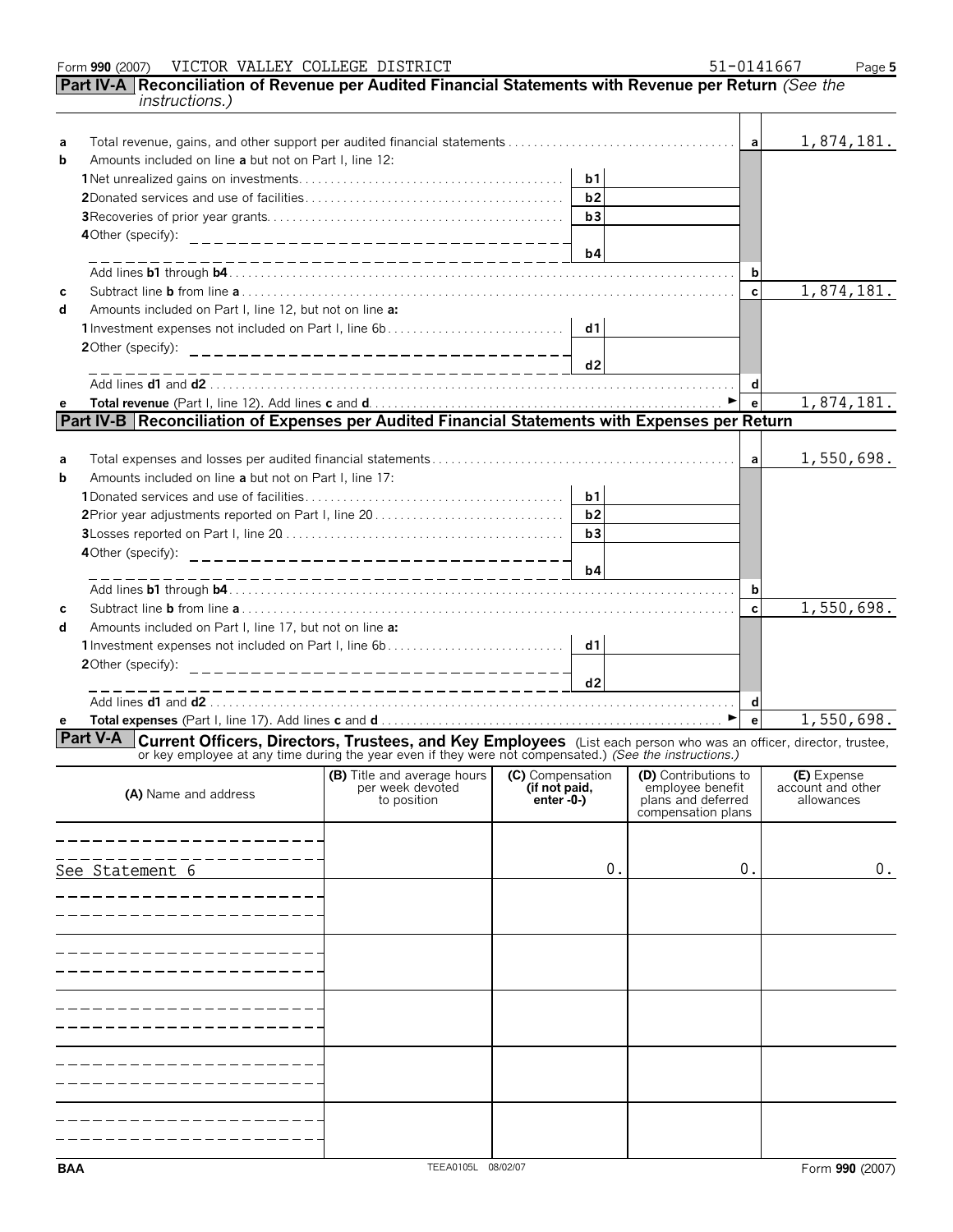| Form 990 (2007) VICTOR VALLEY COLLEGE DISTRICT<br>51-0141667                                                                                                                                                                                                                                                                                                                         |       |       |       |    |  |
|--------------------------------------------------------------------------------------------------------------------------------------------------------------------------------------------------------------------------------------------------------------------------------------------------------------------------------------------------------------------------------------|-------|-------|-------|----|--|
| Part V-A Current Officers, Directors, Trustees, and Key Employees (continued)                                                                                                                                                                                                                                                                                                        |       |       | Yes l | No |  |
| 75 a Enter the total number of officers, directors, and trustees permitted to vote on organization business at board meetings $. \triangleright$ 27                                                                                                                                                                                                                                  |       |       |       |    |  |
| <b>b</b> Are any officers, directors, trustees, or key employees listed in Form 990, Part V-A, or highest compensated employees<br>listed in Schedule A, Part I, or highest compensated professional and other independent contractors listed in Schedule<br>A, Part II-A or II-B, related to each other through family or business relationships? If 'Yes,' attach a statement that |       |       |       |    |  |
| 75 b                                                                                                                                                                                                                                                                                                                                                                                 |       |       |       |    |  |
| c Do any officers, directors, trustees, or key employees listed in form 990, Part V-A, or highest compensated employees<br>listed in Schedule A, Part I, or highest compensated professional and other independent contractors listed in Schedule                                                                                                                                    |       |       |       |    |  |
| A, Part II-A or II-B, receive compensation from any other organizations, whether tax exempt or taxable, that are related to the organization? See the instructions for the definition of 'related organization'                                                                                                                                                                      | 75 cl |       |       |    |  |
| If 'Yes,' attach a statement that includes the information described in the instructions.                                                                                                                                                                                                                                                                                            |       |       |       |    |  |
|                                                                                                                                                                                                                                                                                                                                                                                      |       | 75 dl |       |    |  |

## **Part V-B Former Officers, Directors, Trustees, and Key Employees That Received Compensation or Other**

**Benefits** (If any former officer, director, trustee, or key employee received compensation or other benefits (described below)<br>during the year, list that person below and enter the amount of compensation or other benefits

| (A) Name and address | (B) Loans and<br>Advances | (C) Compensation<br>$(int not paid, enter -0-)$ | (D) Contributions to<br>employee benefit<br>plans and deferred<br>compensation plans | <b>(E)</b> Expense<br>account and other<br>allowances |
|----------------------|---------------------------|-------------------------------------------------|--------------------------------------------------------------------------------------|-------------------------------------------------------|
| None                 |                           |                                                 |                                                                                      |                                                       |
|                      |                           |                                                 |                                                                                      |                                                       |
|                      |                           |                                                 |                                                                                      |                                                       |
|                      |                           |                                                 |                                                                                      |                                                       |
|                      |                           |                                                 |                                                                                      |                                                       |
|                      |                           |                                                 |                                                                                      |                                                       |
|                      |                           |                                                 |                                                                                      |                                                       |

| <b>Part VI   Other Information</b> (See the instructions.)                                                                              | Yes.            | No. |  |  |  |
|-----------------------------------------------------------------------------------------------------------------------------------------|-----------------|-----|--|--|--|
| Did the organization make a change in its activities or methods of conducting activities?<br>76                                         |                 |     |  |  |  |
| 76                                                                                                                                      |                 | A   |  |  |  |
| Were any changes made in the organizing or governing documents but not reported to the IRS?<br>77                                       |                 |     |  |  |  |
| If 'Yes,' attach a conformed copy of the changes.                                                                                       |                 |     |  |  |  |
| <b>78a</b> Did the organization have unrelated business gross income of \$1,000 or more during the year covered by this return?<br>78al |                 | A   |  |  |  |
| 78 bl                                                                                                                                   |                 | N/A |  |  |  |
| Was there a liquidation, dissolution, termination, or substantial contraction during the<br>79                                          |                 |     |  |  |  |
| 79                                                                                                                                      |                 | Χ   |  |  |  |
| 80 a ls the organization related (other than by association with a statewide or nationwide organization) through common                 |                 |     |  |  |  |
| membership, governing bodies, trustees, officers, etc, to any other exempt or nonexempt organization?<br>80a                            |                 | X   |  |  |  |
| <b>b</b> If 'Yes,' enter the name of the organization $\blacktriangleright$ N/A                                                         |                 |     |  |  |  |
| -------------------- and check whether it is   exempt or<br>nonexempt.                                                                  |                 |     |  |  |  |
| 0.                                                                                                                                      |                 |     |  |  |  |
| 81 b                                                                                                                                    |                 |     |  |  |  |
| <b>BAA</b>                                                                                                                              | Form 990 (2007) |     |  |  |  |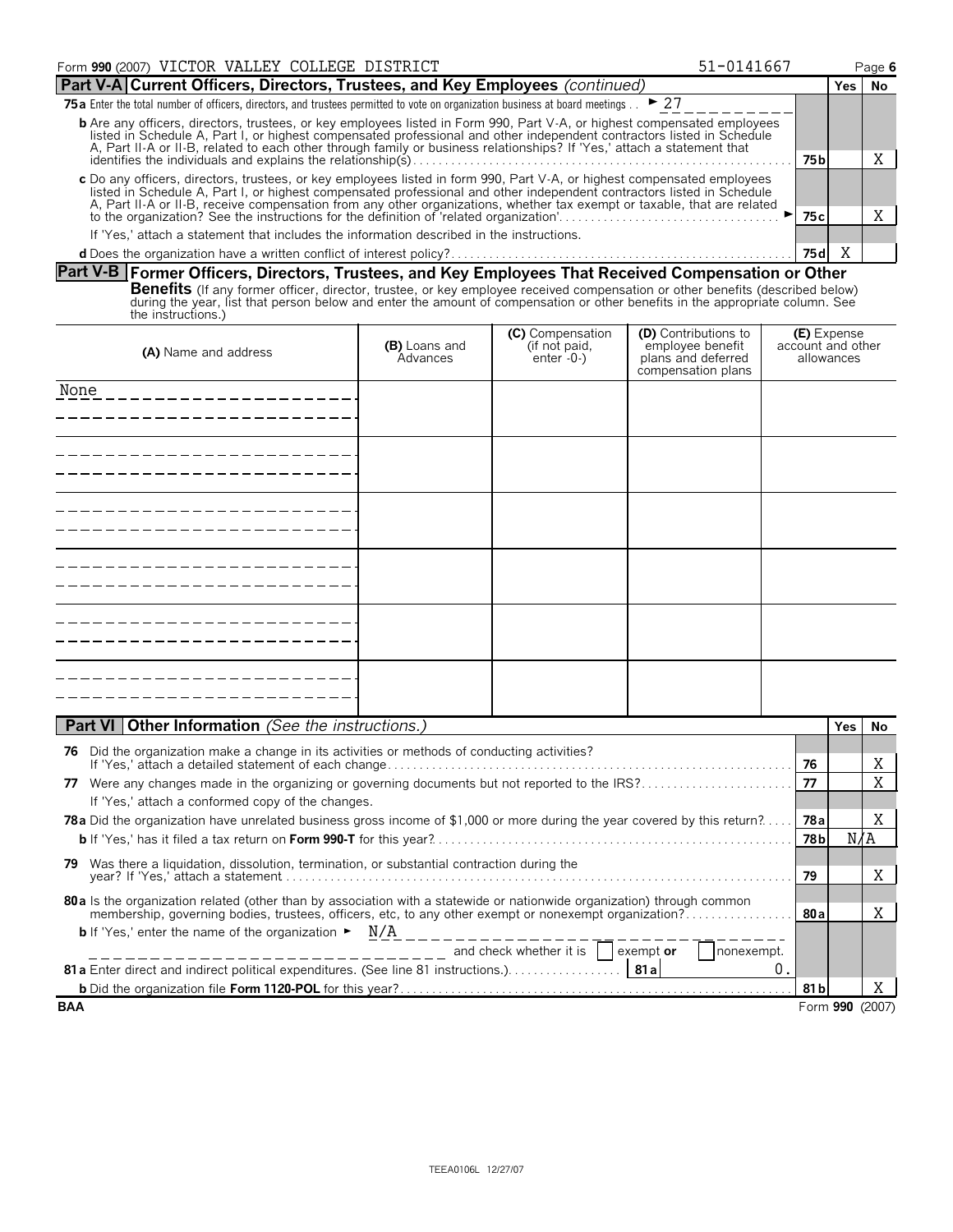| VICTOR VALLEY COLLEGE DISTRICT<br>Form 990 (2007)                                                                                                                                                                                   | 51-0141667  |                 | Page 7           |
|-------------------------------------------------------------------------------------------------------------------------------------------------------------------------------------------------------------------------------------|-------------|-----------------|------------------|
| <b>Other Information</b> (continued)<br><b>Part VI</b>                                                                                                                                                                              |             |                 | <b>Yes</b><br>No |
| 82 a Did the organization receive donated services or the use of materials, equipment, or facilities at no charge or at                                                                                                             |             | 82a             | X                |
|                                                                                                                                                                                                                                     | 82b<br>N/A  |                 |                  |
| 83a Did the organization comply with the public inspection requirements for returns and exemption applications?                                                                                                                     |             | 83a             | Χ                |
| <b>b</b> Did the organization comply with the disclosure requirements relating to <i>quid pro quo</i> contributions?                                                                                                                |             | 83b             | X                |
|                                                                                                                                                                                                                                     |             | 84a             | Χ                |
| b If 'Yes,' did the organization include with every solicitation an express statement that such contributions or gifts were                                                                                                         |             | 84 b            | N/A              |
|                                                                                                                                                                                                                                     |             | 85a             | N/A              |
|                                                                                                                                                                                                                                     |             | 85 <sub>b</sub> | N/A              |
| If 'Yes' was answered to either 85a or 85b, do not complete 85c through 85h below unless the organization received a<br>waiver for proxy tax owed for the prior year.                                                               |             |                 |                  |
|                                                                                                                                                                                                                                     | 85 c<br>N/A |                 |                  |
|                                                                                                                                                                                                                                     | N/A<br>85 d |                 |                  |
|                                                                                                                                                                                                                                     | N/A<br>85 e |                 |                  |
| <b>f</b> Taxable amount of lobbying and political expenditures (line 85d less 85e)                                                                                                                                                  | N/A<br>85f  |                 |                  |
|                                                                                                                                                                                                                                     |             | 85 a            | N/A              |
| h If section 6033(e)(1)(A) dues notices were sent, does the organization agree to add the amount on line 85f to its reasonable estimate of                                                                                          |             | 85 <sub>h</sub> | N/A              |
| 86 $501(c)(7)$ organizations. Enter: a Initiation fees and capital contributions included on                                                                                                                                        |             |                 |                  |
|                                                                                                                                                                                                                                     | N/A<br>86 a |                 |                  |
|                                                                                                                                                                                                                                     | N/A<br>86b  |                 |                  |
| $501(c)(12)$ organizations. Enter: <b>a</b> Gross income from members or shareholders<br>87                                                                                                                                         | N/A<br>87a  |                 |                  |
| <b>b</b> Gross income from other sources. (Do not net amounts due or paid to other sources                                                                                                                                          | N/A<br>87 b |                 |                  |
| 88 a At any time during the year, did the organization own a 50% or greater interest in a taxable corporation or partnership, or an entity disregarded as separate from the organization under Regulations sections 301.7701-2      |             | 88 a            | X                |
| <b>b</b> At any time during the year, did the organization, directly or indirectly, own a controlled entity within the meaning of                                                                                                   |             | 88 b            | X                |
| 89 a 501(c)(3) organizations. Enter: Amount of tax imposed on the organization during the year under:                                                                                                                               |             |                 |                  |
| $\underline{0}\cdot$ ; section 4912 $\blacktriangleright$ _______ 0. ; section 4955 $\blacktriangleright$<br>section 4911 $\blacktriangleright$                                                                                     | 0.          |                 |                  |
| <b>b</b> 501(c)(3) and 501(c)(4) organizations. Did the organization engage in any section 4958 excess benefit transaction during the year or did it become aware of an excess benefit transaction from a prior year? If 'Yes,' att |             | 89 b            | Χ                |
| c Enter: Amount of tax imposed on the organization managers or disqualified persons during the                                                                                                                                      | 0.          |                 |                  |
|                                                                                                                                                                                                                                     | 0.          |                 |                  |
| e All organizations. At any time during the tax year, was the organization a party to a prohibited tax shelter transaction?                                                                                                         |             | 89 e            | Χ                |
| f All organizations. Did the organization acquire a direct or indirect interest in any applicable insurance contract?                                                                                                               |             | 89f             | $\overline{X}$   |
|                                                                                                                                                                                                                                     |             |                 |                  |
| g For supporting organizations and sponsoring organizations maintaining donor advised funds. Did the supporting<br>organization, or a fund maintained by a sponsoring organization, have excess business holdings at any time dur   |             | 89 a            | Χ                |
|                                                                                                                                                                                                                                     |             |                 |                  |
|                                                                                                                                                                                                                                     |             |                 |                  |
| <b>b</b> Number of employees employed in the pay period that includes March 12, 2007                                                                                                                                                |             | 90 <sub>b</sub> | $\theta$         |
| 91a The books are in care of $\blacktriangleright$ Foundation Staff                                                                                                                                                                 |             |                 |                  |
|                                                                                                                                                                                                                                     |             |                 |                  |
| <b>b</b> At any time during the calendar year, did the organization have an interest in or a signature or other authority over a                                                                                                    |             |                 | Yes<br>No        |
| financial account in a foreign country (such as a bank account, securities account, or other financial account)?<br>If 'Yes,' enter the name of the foreign country ▶<br>________________________________                           |             | 91 <sub>b</sub> | $\overline{X}$   |
| See the instructions for exceptions and filing requirements for Form TD F 90-22.1, Report of Foreign Bank and<br>Financial Accounts.                                                                                                |             |                 |                  |
| <b>BAA</b>                                                                                                                                                                                                                          |             |                 | Form 990 (2007)  |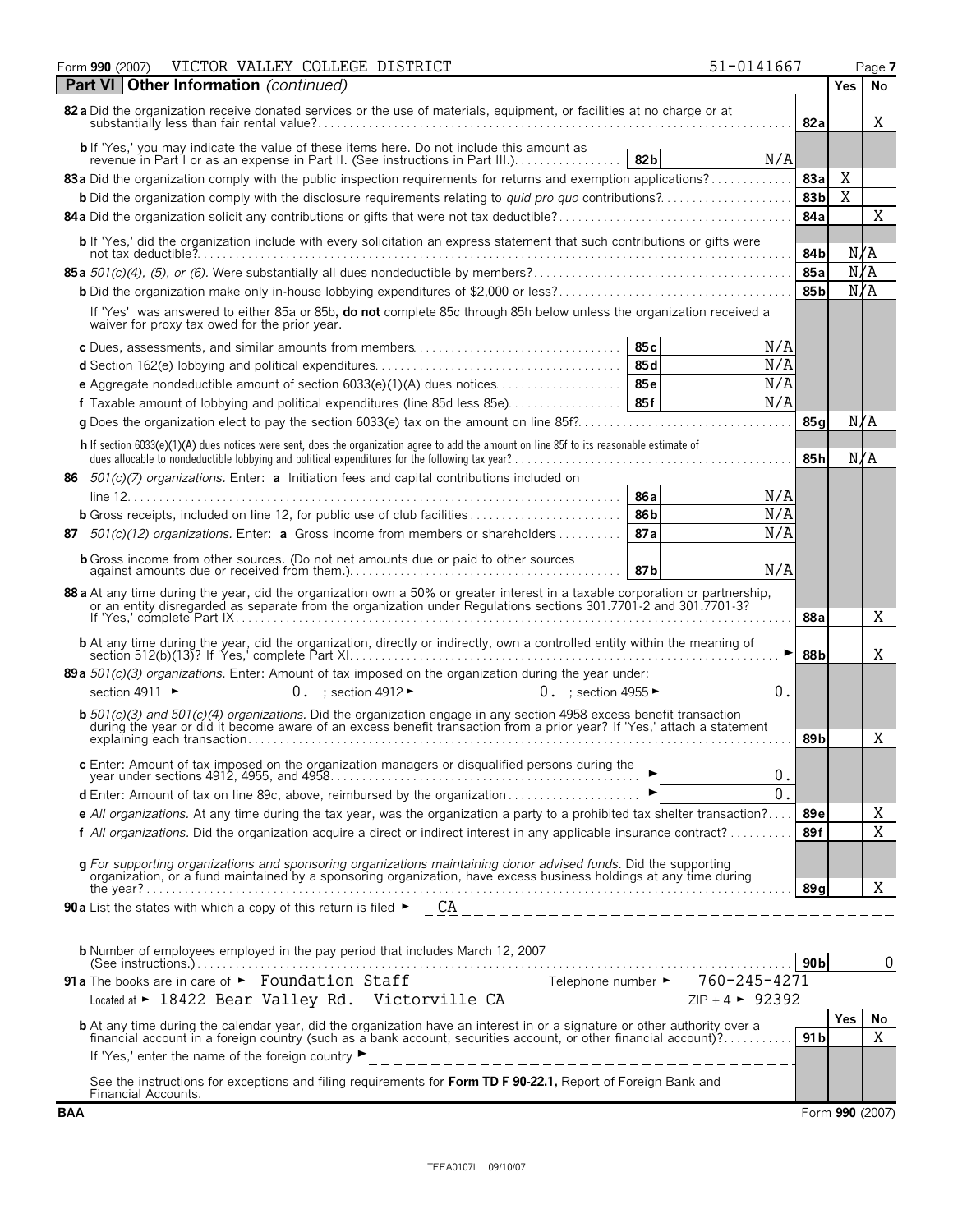|            | Form 990 (2007) VICTOR VALLEY COLLEGE DISTRICT                                                                                                                                                                          |                      |                           |                       | 51-0141667                                              | Page 8                               |
|------------|-------------------------------------------------------------------------------------------------------------------------------------------------------------------------------------------------------------------------|----------------------|---------------------------|-----------------------|---------------------------------------------------------|--------------------------------------|
|            | Part VI   Other Information (continued)                                                                                                                                                                                 |                      |                           |                       |                                                         | <b>Yes</b><br>No                     |
|            | c At any time during the calendar year, did the organization maintain an office outside of the United States?                                                                                                           |                      |                           |                       |                                                         | X<br>91c                             |
|            | If 'Yes,' enter the name of the foreign country ▶                                                                                                                                                                       |                      |                           |                       |                                                         |                                      |
|            |                                                                                                                                                                                                                         |                      |                           |                       |                                                         | N/A                                  |
|            | Part VII Analysis of Income-Producing Activities (See the instructions.)                                                                                                                                                |                      |                           |                       |                                                         |                                      |
|            |                                                                                                                                                                                                                         |                      | Unrelated business income |                       | Excluded by section 512, 513, or 514                    |                                      |
|            | Note: Enter gross amounts unless                                                                                                                                                                                        |                      |                           |                       |                                                         | (E)                                  |
|            | otherwise indicated.                                                                                                                                                                                                    | (A)<br>Business code | (B)<br>Amount             | (C)<br>Exclusion code | (D)<br>Amount                                           | Related or exempt<br>function income |
|            | 93 Program service revenue:                                                                                                                                                                                             |                      |                           |                       |                                                         |                                      |
| а          |                                                                                                                                                                                                                         |                      |                           |                       |                                                         |                                      |
| b          | <u> 1989 - Johann Barbara, martxa alemaniar a</u>                                                                                                                                                                       |                      |                           |                       |                                                         |                                      |
| с          | <u> 1989 - Johann Barn, mars ann an t-Amhair ann an t-Amhair an t-Amhair ann an t-Amhair an t-Amhair ann an t-Amh</u>                                                                                                   |                      |                           |                       |                                                         |                                      |
| d          |                                                                                                                                                                                                                         |                      |                           |                       |                                                         |                                      |
| е          |                                                                                                                                                                                                                         |                      |                           |                       |                                                         |                                      |
|            | f Medicare/Medicaid payments                                                                                                                                                                                            |                      |                           |                       |                                                         |                                      |
|            | <b>g</b> Fees & contracts from government agencies                                                                                                                                                                      |                      |                           |                       |                                                         |                                      |
| 94         | Membership dues and assessments.                                                                                                                                                                                        |                      |                           |                       |                                                         | 77,933.                              |
| 95         | Interest on savings & temporary cash invmnts.                                                                                                                                                                           |                      |                           |                       |                                                         | 53, 195.                             |
| 96         | Dividends & interest from securities                                                                                                                                                                                    |                      |                           |                       |                                                         |                                      |
| 97         | Net rental income or (loss) from real estate:                                                                                                                                                                           |                      |                           |                       |                                                         |                                      |
|            | a debt-financed property                                                                                                                                                                                                |                      |                           |                       |                                                         |                                      |
|            | <b>b</b> not debt-financed property                                                                                                                                                                                     |                      |                           |                       |                                                         |                                      |
| 98         | Net rental income or (loss) from pers prop                                                                                                                                                                              |                      |                           |                       |                                                         |                                      |
| 99         | Other investment income                                                                                                                                                                                                 |                      |                           |                       |                                                         | $-9,452.$                            |
| 100        | Gain or (loss) from sales of assets                                                                                                                                                                                     |                      |                           |                       |                                                         |                                      |
|            | other than inventory                                                                                                                                                                                                    |                      |                           |                       |                                                         | 30,784.                              |
| 101        | Net income or (loss) from special events                                                                                                                                                                                |                      |                           |                       |                                                         |                                      |
| 102        | Gross profit or (loss) from sales of inventory                                                                                                                                                                          |                      |                           |                       |                                                         |                                      |
| b          | 103 Other revenue: a                                                                                                                                                                                                    |                      |                           |                       |                                                         |                                      |
| С          | <u> 1980 - Johann Barbara, martxa alemaniar a</u>                                                                                                                                                                       |                      |                           |                       |                                                         |                                      |
| d          | <u> 1989 - Johann Barbara, martin a</u>                                                                                                                                                                                 |                      |                           |                       |                                                         |                                      |
| е          |                                                                                                                                                                                                                         |                      |                           |                       |                                                         |                                      |
|            | <b>104</b> Subtotal (add columns $(B)$ , $(D)$ , and $(E)$ ).                                                                                                                                                           |                      |                           |                       |                                                         | 152,460.                             |
|            |                                                                                                                                                                                                                         |                      |                           |                       | ►                                                       | 152,460.                             |
|            | Note: Line 105 plus line 1e, Part I, should equal the amount on line 12, Part I.                                                                                                                                        |                      |                           |                       |                                                         |                                      |
|            | Part VIII Relationship of Activities to the Accomplishment of Exempt Purposes (See the instructions.)                                                                                                                   |                      |                           |                       |                                                         |                                      |
| Line No.   | Explain how each activity for which income is reported in column (E) of Part VII contributed importantly to the accomplishment of the organization's exempt purposes (other than by providing funds for such purposes). |                      |                           |                       |                                                         |                                      |
| 94         | Membership dues are used to fund all activities of the foundation.                                                                                                                                                      |                      |                           |                       |                                                         |                                      |
| 95         | Funds are held in various income producing investments while the funds are                                                                                                                                              |                      |                           |                       |                                                         |                                      |
|            | waiting to be disbursed.                                                                                                                                                                                                |                      |                           |                       | This method increases the benefit to the College, which |                                      |
|            | is the exempt purpose.                                                                                                                                                                                                  |                      |                           |                       |                                                         |                                      |
| Part IX    | Information Regarding Taxable Subsidiaries and Disregarded Entities (See the instructions.)                                                                                                                             |                      |                           |                       |                                                         |                                      |
|            | (A)                                                                                                                                                                                                                     | (B)                  | (C)                       |                       | (D)                                                     | (E)                                  |
|            | Name, address, and EIN of corporation,                                                                                                                                                                                  | Percentage of        |                           |                       | Total                                                   | End-of-year                          |
|            | partnership, or disregarded entity                                                                                                                                                                                      | ownership interest   | Nature of activities      |                       | income                                                  | assets                               |
| N/A        |                                                                                                                                                                                                                         |                      | ٥,                        |                       |                                                         |                                      |
|            |                                                                                                                                                                                                                         |                      | %                         |                       |                                                         |                                      |
|            |                                                                                                                                                                                                                         |                      | ٥ę                        |                       |                                                         |                                      |
|            |                                                                                                                                                                                                                         |                      | ٥g                        |                       |                                                         |                                      |
| Part X     | Information Regarding Transfers Associated with Personal Benefit Contracts (See the instructions.)                                                                                                                      |                      |                           |                       |                                                         |                                      |
|            | a Did the organization, during the year, receive any funds, directly or indirectly, to pay premiums on a personal benefit contract?                                                                                     |                      |                           |                       |                                                         | X No<br>Yes                          |
|            | <b>b</b> Did the organization, during the year, pay premiums, directly or indirectly, on a personal benefit contract?                                                                                                   |                      |                           |                       |                                                         | X No<br>Yes                          |
|            | Note: If 'Yes' to (b), file Form 8870 and Form 4720 (see instructions).                                                                                                                                                 |                      |                           |                       |                                                         |                                      |
| <b>BAA</b> |                                                                                                                                                                                                                         |                      |                           |                       | TEEA0108L 12/27/07                                      | Form 990 (2007)                      |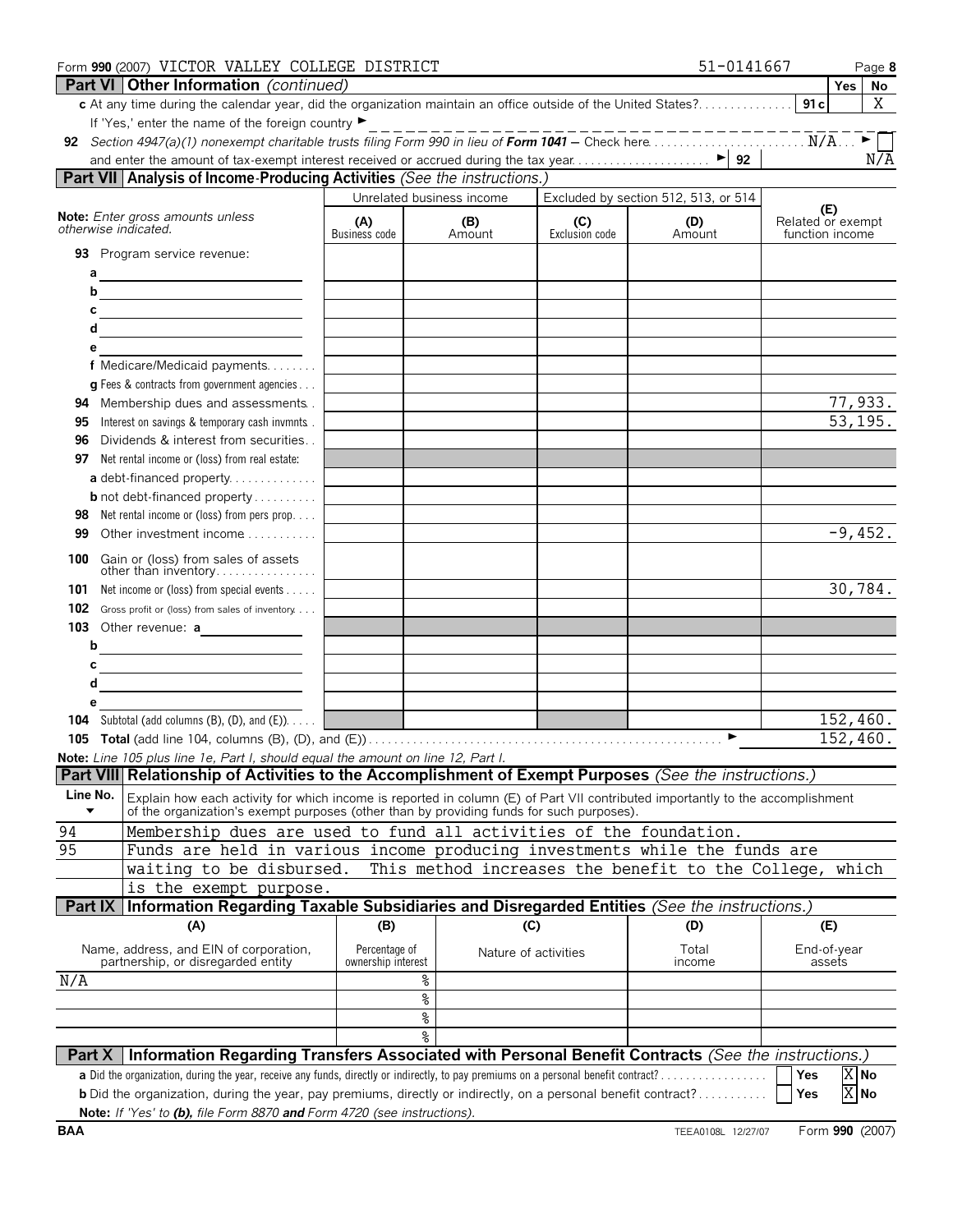|                       | Form 990 (2007) VICTOR VALLEY COLLEGE DISTRICT                                                                                                                                                                                    |                                |                                        | 51-0141667                                            |     | Page 9          |
|-----------------------|-----------------------------------------------------------------------------------------------------------------------------------------------------------------------------------------------------------------------------------|--------------------------------|----------------------------------------|-------------------------------------------------------|-----|-----------------|
|                       | Part XI   Information Regarding Transfers To and From Controlled Entities. Complete only if the                                                                                                                                   |                                |                                        |                                                       |     |                 |
|                       | organization is a controlling organization as defined in section 512(b)(13).                                                                                                                                                      |                                |                                        |                                                       |     |                 |
|                       |                                                                                                                                                                                                                                   |                                |                                        |                                                       | Yes | No              |
| 106                   | Did the reporting organization <b>make</b> any transfers to a controlled entity as defined in section $512(b)(13)$ of the Code? If                                                                                                |                                |                                        |                                                       |     |                 |
|                       |                                                                                                                                                                                                                                   |                                |                                        |                                                       |     | Χ               |
|                       | (A)<br>Name, address, of each                                                                                                                                                                                                     | (B)<br>Employer Identification | (C)<br>Description of                  | (D)                                                   |     |                 |
|                       | controlled entity                                                                                                                                                                                                                 | <b>Number</b>                  | transfer                               | Amount of transfer                                    |     |                 |
|                       |                                                                                                                                                                                                                                   |                                |                                        |                                                       |     |                 |
| a                     |                                                                                                                                                                                                                                   |                                |                                        |                                                       |     |                 |
|                       |                                                                                                                                                                                                                                   |                                |                                        |                                                       |     |                 |
|                       |                                                                                                                                                                                                                                   |                                |                                        |                                                       |     |                 |
| b                     |                                                                                                                                                                                                                                   |                                |                                        |                                                       |     |                 |
|                       |                                                                                                                                                                                                                                   |                                |                                        |                                                       |     |                 |
|                       |                                                                                                                                                                                                                                   |                                |                                        |                                                       |     |                 |
| с                     |                                                                                                                                                                                                                                   |                                |                                        |                                                       |     |                 |
|                       |                                                                                                                                                                                                                                   |                                |                                        |                                                       |     |                 |
|                       | <b>Totals</b>                                                                                                                                                                                                                     |                                |                                        |                                                       |     |                 |
|                       |                                                                                                                                                                                                                                   |                                |                                        |                                                       | Yes | No              |
| 107                   | Did the reporting organization receive any transfers from a controlled entity as defined in section 512(b)(13) of the Code? If                                                                                                    |                                |                                        |                                                       |     |                 |
|                       |                                                                                                                                                                                                                                   |                                |                                        |                                                       |     | Χ               |
|                       | (A)<br>Name, address, of each                                                                                                                                                                                                     | (B)<br>Employer Identification | (C)<br>Description of                  | (D)                                                   |     |                 |
|                       | controlled entity                                                                                                                                                                                                                 | <b>Number</b>                  | transfer                               | Amount of transfer                                    |     |                 |
|                       |                                                                                                                                                                                                                                   |                                |                                        |                                                       |     |                 |
| a                     |                                                                                                                                                                                                                                   |                                |                                        |                                                       |     |                 |
|                       |                                                                                                                                                                                                                                   |                                |                                        |                                                       |     |                 |
|                       |                                                                                                                                                                                                                                   |                                |                                        |                                                       |     |                 |
| b                     |                                                                                                                                                                                                                                   |                                |                                        |                                                       |     |                 |
|                       |                                                                                                                                                                                                                                   |                                |                                        |                                                       |     |                 |
|                       |                                                                                                                                                                                                                                   |                                |                                        |                                                       |     |                 |
| с                     |                                                                                                                                                                                                                                   |                                |                                        |                                                       |     |                 |
|                       |                                                                                                                                                                                                                                   |                                |                                        |                                                       |     |                 |
|                       | <b>Totals</b>                                                                                                                                                                                                                     |                                |                                        |                                                       |     |                 |
|                       |                                                                                                                                                                                                                                   |                                |                                        |                                                       | Yes | <b>No</b>       |
| 108                   | Did the organization have a binding written contract in effect on August 17, 2006, covering the interest, rents, royalties, and                                                                                                   |                                |                                        |                                                       |     |                 |
|                       |                                                                                                                                                                                                                                   |                                |                                        |                                                       |     | X.              |
|                       | Under penalties of perjury, I declare that I have examined this return, including accompanying schedules and statements, and to the best of my knowledge and belief, it is<br>true, correct, and complete. Declaration of prepare |                                |                                        |                                                       |     |                 |
|                       |                                                                                                                                                                                                                                   |                                |                                        |                                                       |     |                 |
| <b>Please</b><br>Sign | Signature of officer                                                                                                                                                                                                              |                                | Date                                   |                                                       |     |                 |
| Here                  |                                                                                                                                                                                                                                   |                                |                                        |                                                       |     |                 |
|                       | Type or print name and title.                                                                                                                                                                                                     |                                |                                        |                                                       |     |                 |
| Paid                  | Preparer's                                                                                                                                                                                                                        | Date                           | Check if                               | Preparer's SSN or PTIN (See<br>General Instruction X) |     |                 |
| Pre-                  | signature<br>James M. Quinn, CPA                                                                                                                                                                                                  |                                | self-<br>Χ<br>7/09/09<br>►<br>employed | N/A                                                   |     |                 |
| parer's               | Messner & Hadley L.L.P.<br>Firm's name (or<br>yours if self-                                                                                                                                                                      |                                |                                        |                                                       |     |                 |
| <b>Use</b><br>Only    | 17072 Silica Drive, Suite 101<br>employed),<br>address, and                                                                                                                                                                       |                                | N/A<br><b>EIN</b>                      |                                                       |     |                 |
|                       | CA 92392<br>Victorville,<br>$ZIP + 4$                                                                                                                                                                                             |                                | ٠<br>Phone no.                         | (760)<br>$241 - 6376$                                 |     |                 |
| <b>BAA</b>            |                                                                                                                                                                                                                                   |                                |                                        |                                                       |     | Form 990 (2007) |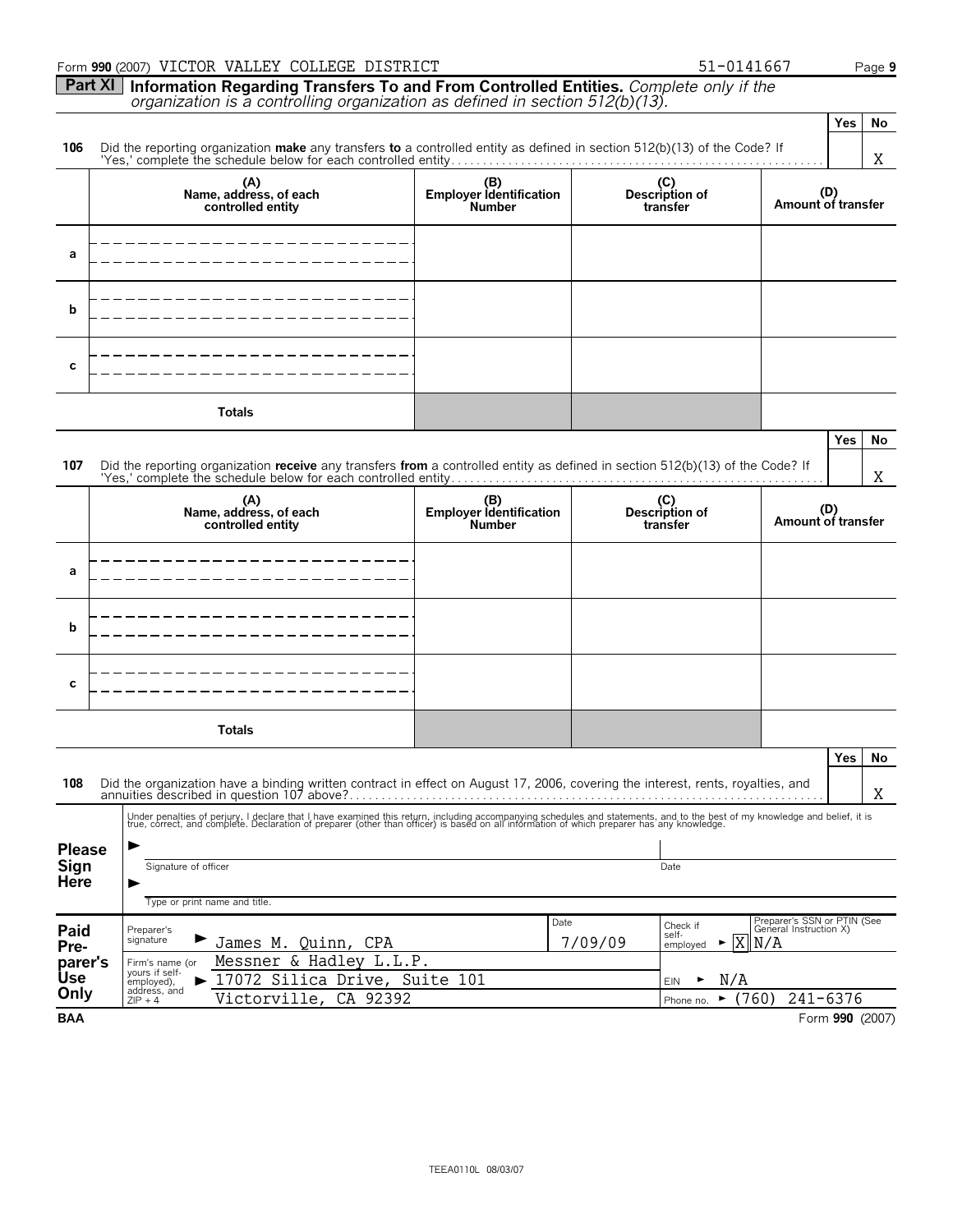| <b>SCHEDULE A</b><br>(Form 990 or 990-EZ)                                   |                                                                                                                                                        | OMB No. 1545-0047<br>2007                                                                                                                                           |                  |                                                                                |                                                |
|-----------------------------------------------------------------------------|--------------------------------------------------------------------------------------------------------------------------------------------------------|---------------------------------------------------------------------------------------------------------------------------------------------------------------------|------------------|--------------------------------------------------------------------------------|------------------------------------------------|
| Department of the Treasury                                                  | Supplementary Information $-$ (See separate instructions.)<br>> MUST be completed by the above organizations and attached to their Form 990 or 990-EZ. |                                                                                                                                                                     |                  |                                                                                |                                                |
| Internal Revenue Service<br>Name of the organization                        | <b>Employer identification number</b>                                                                                                                  |                                                                                                                                                                     |                  |                                                                                |                                                |
|                                                                             | VICTOR VALLEY COLLEGE DISTRICT<br>FOUNDATION                                                                                                           |                                                                                                                                                                     |                  | 51-0141667                                                                     |                                                |
| <b>Part I</b>                                                               |                                                                                                                                                        | Compensation of the Five Highest Paid Employees Other Than Officers, Directors, and Trustees<br>(See instructions. List each one. If there are none, enter 'None.') |                  |                                                                                |                                                |
|                                                                             | (a) Name and address of each<br>employee paid more<br>than \$50,000                                                                                    | (b) Title and average<br>hours per week<br>devoted to position                                                                                                      | (c) Compensation | (d) Contributions<br>to employee benefit<br>plans and deferred<br>compensation | (e) Expense<br>account and other<br>allowances |
| See Statement 7                                                             |                                                                                                                                                        |                                                                                                                                                                     | 110,000.         | 21,123.                                                                        | 0.                                             |
|                                                                             |                                                                                                                                                        |                                                                                                                                                                     |                  |                                                                                |                                                |
|                                                                             |                                                                                                                                                        |                                                                                                                                                                     |                  |                                                                                |                                                |
|                                                                             |                                                                                                                                                        |                                                                                                                                                                     |                  |                                                                                |                                                |
|                                                                             |                                                                                                                                                        |                                                                                                                                                                     |                  |                                                                                |                                                |
| Total number of other employees paid                                        |                                                                                                                                                        |                                                                                                                                                                     |                  |                                                                                |                                                |
| $Part II - A$                                                               |                                                                                                                                                        | Compensation of the Five Highest Paid Independent Contractors for Professional Services                                                                             | 0                |                                                                                |                                                |
|                                                                             | (a) Name and address of each independent contractor paid more than \$50,000                                                                            | (See instructions. List each one (whether individuals or firms). If there are none, enter 'None.')                                                                  |                  | (b) Type of service                                                            | (c) Compensation                               |
| None                                                                        |                                                                                                                                                        |                                                                                                                                                                     |                  |                                                                                |                                                |
|                                                                             |                                                                                                                                                        |                                                                                                                                                                     |                  |                                                                                |                                                |
|                                                                             |                                                                                                                                                        |                                                                                                                                                                     |                  |                                                                                |                                                |
|                                                                             |                                                                                                                                                        |                                                                                                                                                                     |                  |                                                                                |                                                |
|                                                                             |                                                                                                                                                        |                                                                                                                                                                     |                  |                                                                                |                                                |
|                                                                             |                                                                                                                                                        |                                                                                                                                                                     |                  |                                                                                |                                                |
| Total number of others receiving over<br>\$50,000 for professional services |                                                                                                                                                        | 0                                                                                                                                                                   |                  |                                                                                |                                                |
|                                                                             |                                                                                                                                                        | Part II $-$ B Compensation of the Five Highest Paid Independent Contractors for Other Services                                                                      |                  |                                                                                |                                                |
|                                                                             |                                                                                                                                                        | (List each contractor who performed services other than professional services, whether individuals or<br>firms. If there are none, enter 'None.' See instructions.) |                  |                                                                                |                                                |
|                                                                             | (a) Name and address of each independent contractor paid more than \$50,000                                                                            |                                                                                                                                                                     |                  | (b) Type of service                                                            | (c) Compensation                               |
| None                                                                        |                                                                                                                                                        |                                                                                                                                                                     |                  |                                                                                |                                                |
|                                                                             |                                                                                                                                                        |                                                                                                                                                                     |                  |                                                                                |                                                |
|                                                                             |                                                                                                                                                        |                                                                                                                                                                     |                  |                                                                                |                                                |
|                                                                             |                                                                                                                                                        |                                                                                                                                                                     |                  |                                                                                |                                                |
|                                                                             |                                                                                                                                                        |                                                                                                                                                                     |                  |                                                                                |                                                |
| Total number of other contractors receiving                                 |                                                                                                                                                        |                                                                                                                                                                     |                  |                                                                                |                                                |
| over \$50,000 for other services                                            |                                                                                                                                                        |                                                                                                                                                                     | 0                |                                                                                |                                                |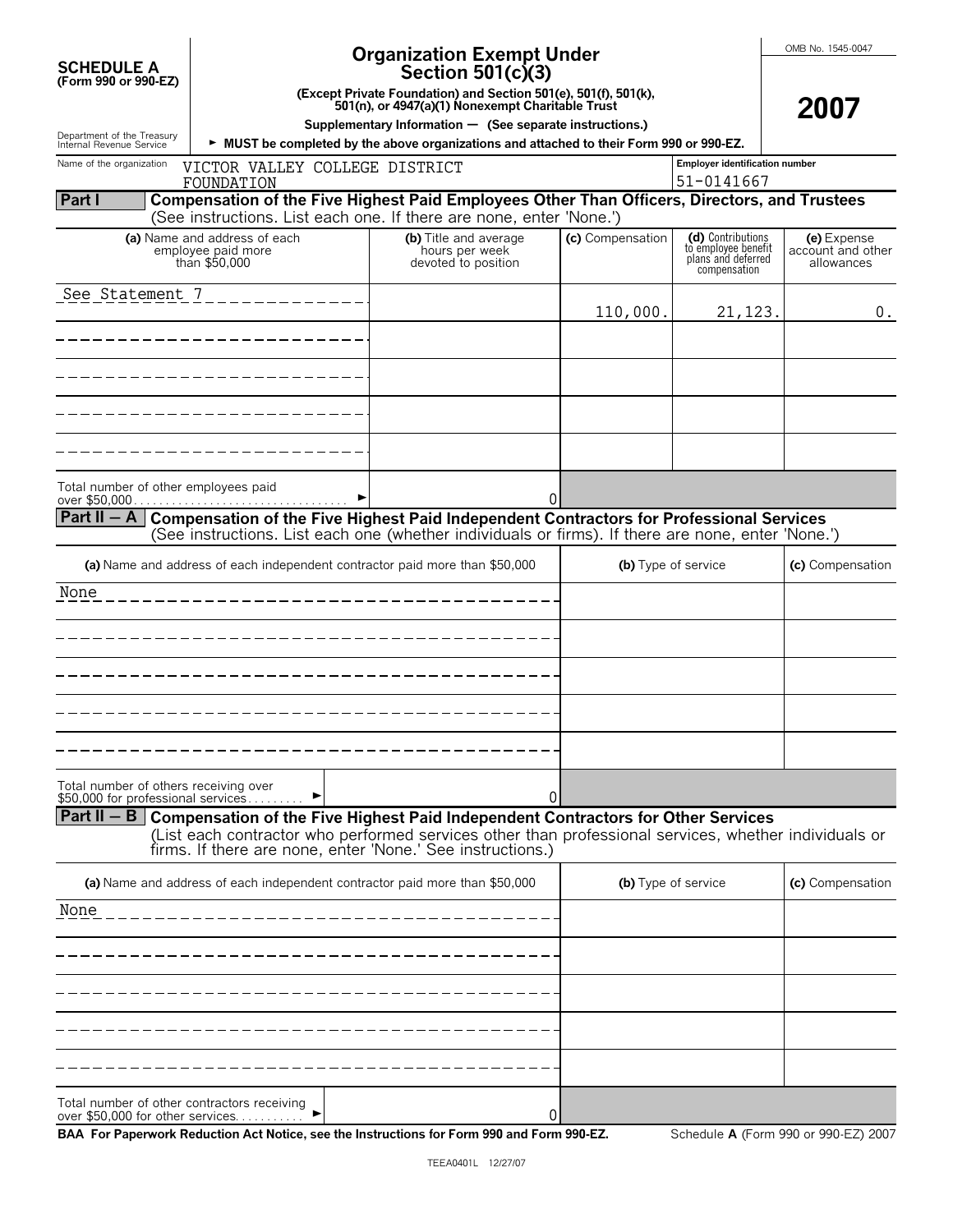|          | Schedule A (Form 990 or 990-EZ) 2007 VICTOR VALLEY COLLEGE DISTRICT<br>51-0141667                                                                                                                                                                                                                                                                                                                                                                                                                                                                                                                                                                 |                |        | Page 2 |
|----------|---------------------------------------------------------------------------------------------------------------------------------------------------------------------------------------------------------------------------------------------------------------------------------------------------------------------------------------------------------------------------------------------------------------------------------------------------------------------------------------------------------------------------------------------------------------------------------------------------------------------------------------------------|----------------|--------|--------|
| Part III | <b>Statements About Activities (See instructions.)</b>                                                                                                                                                                                                                                                                                                                                                                                                                                                                                                                                                                                            |                | Yes No |        |
|          | During the year, has the organization attempted to influence national, state, or local legislation, including any attempt<br>to influence public opinion on a legislative matter or referendum? If 'Yes,' enter the total expenses paid<br><u> 1989 - Johann Barbara, martin a</u><br>Organizations that made an election under section 501(h) by filing Form 5768 must complete Part VI-A. Other                                                                                                                                                                                                                                                 | $\overline{1}$ |        | X      |
| 2        | organizations checking 'Yes' must complete Part VI-B AND attach a statement giving a detailed description of the<br>lobbying activities.<br>During the year, has the organization, either directly or indirectly, engaged in any of the following acts with any<br>substantial contributors, trustees, directors, officers, creators, key employees, or members of their families, or with any<br>taxable organization with which any such person is affiliated as an officer, director, trustee, majority owner, or principal<br>beneficiary? (If the answer to any question is 'Yes,' attach a detailed statement explaining the transactions.) |                |        |        |
|          |                                                                                                                                                                                                                                                                                                                                                                                                                                                                                                                                                                                                                                                   | 2a             |        | Χ      |
|          |                                                                                                                                                                                                                                                                                                                                                                                                                                                                                                                                                                                                                                                   | 2 <sub>b</sub> |        | Χ      |
|          |                                                                                                                                                                                                                                                                                                                                                                                                                                                                                                                                                                                                                                                   | 2 <sub>c</sub> |        | Χ      |
|          | d Payment of compensation (or payment or reimbursement of expenses if more than \$1,000)?                                                                                                                                                                                                                                                                                                                                                                                                                                                                                                                                                         | 2d             |        | Χ      |
|          |                                                                                                                                                                                                                                                                                                                                                                                                                                                                                                                                                                                                                                                   | 2e             |        | Χ      |
|          | 3a Did the organization make grants for scholarships, fellowships, student loans, etc? (If 'Yes,' attach an                                                                                                                                                                                                                                                                                                                                                                                                                                                                                                                                       | 3a             | X      |        |
|          |                                                                                                                                                                                                                                                                                                                                                                                                                                                                                                                                                                                                                                                   | 3b             |        | X      |
|          | c Did the organization receive or hold an easement for conservation purposes, including easements<br>to preserve open space, the environment, historic land areas or historic structures? If                                                                                                                                                                                                                                                                                                                                                                                                                                                      | 3 <sub>c</sub> |        | X      |
|          | d Did the organization provide credit counseling, debt management, credit repair, or debt negotiation services?                                                                                                                                                                                                                                                                                                                                                                                                                                                                                                                                   | 3d             |        | X      |
|          | 4a Did the organization maintain any donor advised funds? If 'Yes,' complete lines 4b through 4g. If 'No,' complete lines                                                                                                                                                                                                                                                                                                                                                                                                                                                                                                                         | 4a             |        | Χ      |
|          |                                                                                                                                                                                                                                                                                                                                                                                                                                                                                                                                                                                                                                                   | 4b             | N/A    |        |
| с        |                                                                                                                                                                                                                                                                                                                                                                                                                                                                                                                                                                                                                                                   | 4c             | N/A    |        |
|          | d Enter the total number of donor advised funds owned at the end of the tax year                                                                                                                                                                                                                                                                                                                                                                                                                                                                                                                                                                  |                |        | N/A    |
|          | e Enter the aggregate value of assets held in all donor advised funds owned at the end of the tax year                                                                                                                                                                                                                                                                                                                                                                                                                                                                                                                                            |                |        | N/A    |
|          | f Enter the total number of separate funds or accounts owned at the end of the tax year (excluding donor advised<br>funds included on line 4d) where donors have the right to provide advice on the distribution or investment of                                                                                                                                                                                                                                                                                                                                                                                                                 |                |        | 0      |
|          | <b>g</b> Enter the aggregate value of assets held in all funds or accounts included on line 4f at the end of the tax year ▶                                                                                                                                                                                                                                                                                                                                                                                                                                                                                                                       |                |        | 0.     |

**BAA** TEEA0402L 12/27/07 Schedule **A** (Form 990 or Form 990-EZ) 2007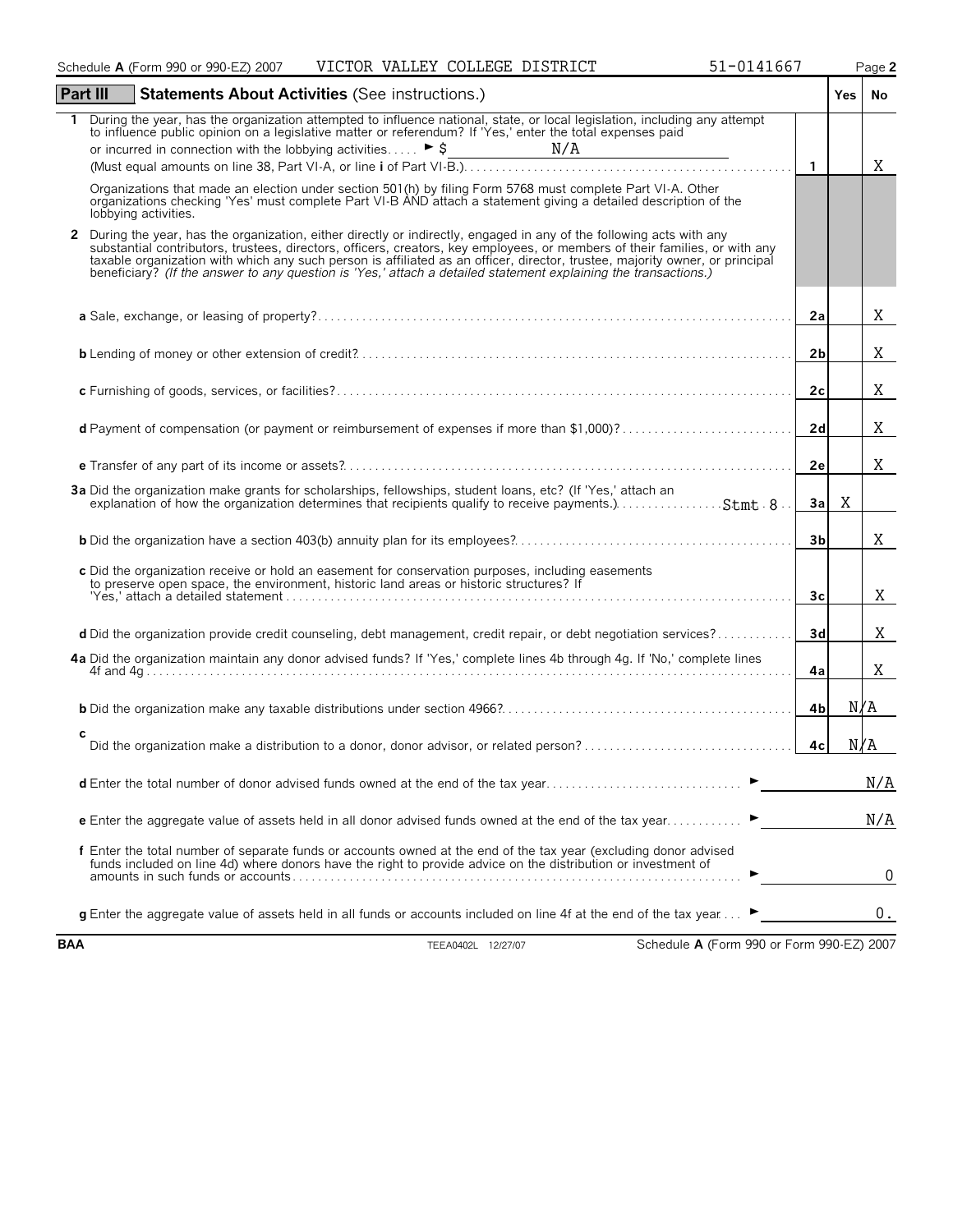| Part IV | <b>Reason for Non-Private Foundation Status (See instructions.)</b>                                                                                                                                                                                                                                                                                                                                                                                                                                                               |                                                       |                                                                                             |                                                                                        |                        |                             |
|---------|-----------------------------------------------------------------------------------------------------------------------------------------------------------------------------------------------------------------------------------------------------------------------------------------------------------------------------------------------------------------------------------------------------------------------------------------------------------------------------------------------------------------------------------|-------------------------------------------------------|---------------------------------------------------------------------------------------------|----------------------------------------------------------------------------------------|------------------------|-----------------------------|
|         | certify that the organization is not a private foundation because it is: (Please check only <b>ONE</b> applicable box.)                                                                                                                                                                                                                                                                                                                                                                                                           |                                                       |                                                                                             |                                                                                        |                        |                             |
| 5       | A church, convention of churches, or association of churches. Section 170(b)(1)(A)(i).                                                                                                                                                                                                                                                                                                                                                                                                                                            |                                                       |                                                                                             |                                                                                        |                        |                             |
| 6       | A school. Section 170(b)(1)(A)(ii). (Also complete Part V.)                                                                                                                                                                                                                                                                                                                                                                                                                                                                       |                                                       |                                                                                             |                                                                                        |                        |                             |
| 7       | A hospital or a cooperative hospital service organization. Section 170(b)(1)(A)(iii).                                                                                                                                                                                                                                                                                                                                                                                                                                             |                                                       |                                                                                             |                                                                                        |                        |                             |
| 8       | A federal, state, or local government or governmental unit. Section 170(b)(1)(A)(v).                                                                                                                                                                                                                                                                                                                                                                                                                                              |                                                       |                                                                                             |                                                                                        |                        |                             |
| 9       | A medical research organization operated in conjunction with a hospital. Section 170(b)(1)(A)(iii). Enter the hospital's name, city,<br>and state $\blacktriangleright$                                                                                                                                                                                                                                                                                                                                                           |                                                       |                                                                                             |                                                                                        |                        |                             |
| 10      | IX.<br>An organization operated for the benefit of a college or university owned or operated by a governmental unit. Section 170(b)(1)(A)(iv).<br>(Also complete the <b>Support Schedule</b> in Part IV-A.)                                                                                                                                                                                                                                                                                                                       |                                                       |                                                                                             |                                                                                        |                        |                             |
| 11a     | An organization that normally receives a substantial part of its support from a governmental unit or from the general public.<br>Section 170(b)(1)(A)(vi). (Also complete the <b>Support Schedule</b> in Part IV-A.)                                                                                                                                                                                                                                                                                                              |                                                       |                                                                                             |                                                                                        |                        |                             |
| 11 b    | A community trust. Section 170(b)(1)(A)(vi). (Also complete the <b>Support Schedule</b> in Part IV-A.)                                                                                                                                                                                                                                                                                                                                                                                                                            |                                                       |                                                                                             |                                                                                        |                        |                             |
| 12      | An organization that normally receives: (1) more than 33-1/3% of its support from contributions, membership fees, and gross receipts<br>from activities related to its charitable, etc, functions – subject to certain exceptions, and (2) no more than 33-1/3% of its support<br>from gross investment income and unrelated business taxable income (less section 511 tax) from businesses acquired by the<br>organization after June 30, 1975. See section 509(a)(2). (Also complete the <b>Support Schedule</b> in Part IV-A.) |                                                       |                                                                                             |                                                                                        |                        |                             |
| 13      | An organization that is not controlled by any disqualified persons (other than foundation managers) and otherwise meets the<br>requirements of section 509(a)(3). Check the box that describes the type of supporting organization: ►                                                                                                                                                                                                                                                                                             |                                                       |                                                                                             |                                                                                        |                        |                             |
|         | Type I<br>Type II                                                                                                                                                                                                                                                                                                                                                                                                                                                                                                                 |                                                       | Type III-Functionally Integrated                                                            | Type III-Other                                                                         |                        |                             |
|         |                                                                                                                                                                                                                                                                                                                                                                                                                                                                                                                                   |                                                       | Provide the following information about the supported organizations. (See instructions.)    |                                                                                        |                        |                             |
|         | (a)<br>Name(s) of supported<br>organization(s)                                                                                                                                                                                                                                                                                                                                                                                                                                                                                    | (b)<br><b>Employer identification</b><br>number (EIN) | (c)<br>Type of<br>organization (described<br>in lines 5 through 12<br>above or IRC section) | (d)<br>Is the supported<br>the supporting<br>organization's<br>governing<br>documents? | organization listed in | (e)<br>Amount of<br>support |
|         |                                                                                                                                                                                                                                                                                                                                                                                                                                                                                                                                   |                                                       |                                                                                             | Yes                                                                                    | No                     |                             |
|         |                                                                                                                                                                                                                                                                                                                                                                                                                                                                                                                                   |                                                       |                                                                                             |                                                                                        |                        |                             |
|         |                                                                                                                                                                                                                                                                                                                                                                                                                                                                                                                                   |                                                       |                                                                                             |                                                                                        |                        |                             |
|         |                                                                                                                                                                                                                                                                                                                                                                                                                                                                                                                                   |                                                       |                                                                                             |                                                                                        |                        |                             |
|         |                                                                                                                                                                                                                                                                                                                                                                                                                                                                                                                                   |                                                       |                                                                                             |                                                                                        |                        |                             |
|         |                                                                                                                                                                                                                                                                                                                                                                                                                                                                                                                                   |                                                       |                                                                                             |                                                                                        |                        |                             |

0.

**14** An organization organized and operated to test for public safety. Section 509(a)(4). (See instructions.)

**Total** . . . . . . . . . . . . . . . . . . . . . . . . . . . . . . . . . . . . . . . . . . . . . . . . . . . . . . . . . . . . . . . . . . . . . . . . . . . . . . . . . . . . . . . . . . . . . . . . . . . . . . . G

**BAA** Schedule **A** (Form 990 or 990-EZ) 2007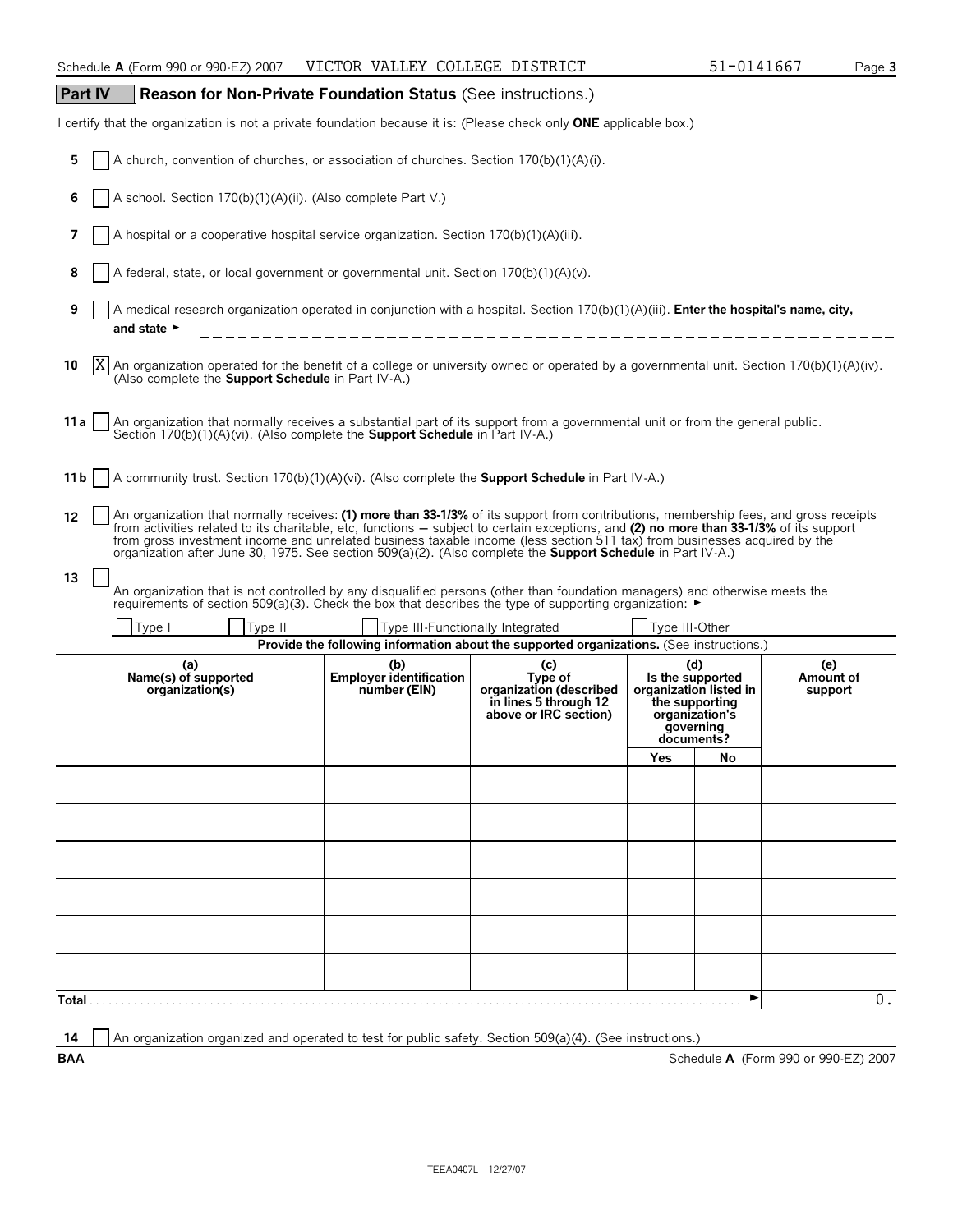|    | Part IV-A Support Schedule (Complete only if you checked a box on line 10, 11, or 12.) Use cash method of accounting.                                                                                                                                                                                                                                                                                                                                                                                                                                                        |               |                                                              |                                                              |                                                              |                        |                                   |  |
|----|------------------------------------------------------------------------------------------------------------------------------------------------------------------------------------------------------------------------------------------------------------------------------------------------------------------------------------------------------------------------------------------------------------------------------------------------------------------------------------------------------------------------------------------------------------------------------|---------------|--------------------------------------------------------------|--------------------------------------------------------------|--------------------------------------------------------------|------------------------|-----------------------------------|--|
|    | Note: You may use the worksheet in the instructions for converting from the accrual to the cash method of accounting.                                                                                                                                                                                                                                                                                                                                                                                                                                                        |               |                                                              |                                                              |                                                              |                        |                                   |  |
|    | Calendar year (or fiscal year<br><b>beginning in)</b> $\ldots$ $\ldots$ $\ldots$ $\ldots$ $\ldots$                                                                                                                                                                                                                                                                                                                                                                                                                                                                           | (a)<br>$2006$ | $\begin{array}{c} \textbf{(b)} \\ \textbf{2005} \end{array}$ | $\begin{array}{c} \textbf{(c)} \\ \textbf{2004} \end{array}$ | $\begin{array}{c} \textbf{(d)} \\ \textbf{2003} \end{array}$ |                        | (e)<br>Total                      |  |
|    | 15 Gifts, grants, and contributions<br>received. (Do not include<br>unusual grants. See line $28$ .)                                                                                                                                                                                                                                                                                                                                                                                                                                                                         |               | 1,065,063.                                                   | 1,002,028.                                                   | 676,214.                                                     |                        | 2,743,305.                        |  |
| 16 | Membership fees received                                                                                                                                                                                                                                                                                                                                                                                                                                                                                                                                                     |               |                                                              |                                                              |                                                              |                        | 0.                                |  |
| 17 | Gross receipts from admissions,<br>merchandise sold or services performed,<br>or furnishing of facilities in any activity<br>that is related to the organization's<br>charitable, etc, purpose $\ldots$ ,                                                                                                                                                                                                                                                                                                                                                                    |               |                                                              |                                                              |                                                              |                        | $0$ .                             |  |
|    | 18 Gross income from interest, dividends,<br>amts rec'd from payments on securities<br>loans (sec. $512(a)(5)$ ), rents, royalties,<br>income from similar sources, and<br>unrelated business taxable income (less<br>sec. 511 taxes) from businesses acquired<br>by the organzation after June 30, 1975                                                                                                                                                                                                                                                                     |               | 72,897.                                                      | 27,257.                                                      | 8,127.                                                       |                        | 108,281.                          |  |
|    | <b>19</b> Net income from unrelated business<br>activities not included in line 18.                                                                                                                                                                                                                                                                                                                                                                                                                                                                                          |               |                                                              |                                                              |                                                              |                        | $0$ .                             |  |
| 20 | Tax revenues levied for the<br>organization's benefit and<br>either paid to it or expended<br>on its behalf                                                                                                                                                                                                                                                                                                                                                                                                                                                                  |               |                                                              |                                                              |                                                              |                        | $0$ .                             |  |
| 21 | The value of services or<br>facilities furnished to the<br>organization by a governmental<br>unit without charge. Do not<br>include the value of services or<br>facilities generally furnished to<br>the public without charge                                                                                                                                                                                                                                                                                                                                               |               |                                                              |                                                              |                                                              |                        | 0.                                |  |
|    | 22 Other income, Attach a<br>schedule. Do not include<br>gain or (loss) from sale of<br>capital assets                                                                                                                                                                                                                                                                                                                                                                                                                                                                       |               |                                                              |                                                              |                                                              |                        | 0.                                |  |
| 23 | Total of lines 15 through 22                                                                                                                                                                                                                                                                                                                                                                                                                                                                                                                                                 |               | 1,137,960.                                                   | 1,029,285.                                                   | 684, 341.                                                    |                        | 2,851,586.                        |  |
| 24 | Line 23 minus line 17.                                                                                                                                                                                                                                                                                                                                                                                                                                                                                                                                                       |               | 1,137,960.                                                   | 1,029,285.                                                   | 684, 341.                                                    |                        | 2,851,586.                        |  |
| 25 | Enter 1% of line 23                                                                                                                                                                                                                                                                                                                                                                                                                                                                                                                                                          |               | 11,380.                                                      | 10,293.                                                      |                                                              | 6,843.                 |                                   |  |
| 26 | Organizations described on lines 10 or 11:<br><b>b</b> Prepare a list for your records to show the name of and amount contributed by each person (other than a governmental unit or publicly<br>supported organization) whose total gifts for 2003 through 2006 exceeded the amount shown in line 26a. Do not file this list with your                                                                                                                                                                                                                                       |               | a Enter 2% of amount in column (e), line 24.                 |                                                              | ▶<br>▶                                                       | 26a<br>26 <sub>b</sub> | 57,032.                           |  |
|    |                                                                                                                                                                                                                                                                                                                                                                                                                                                                                                                                                                              |               |                                                              |                                                              | ▶                                                            | 26с                    | 2,851,586.                        |  |
|    | <b>d</b> Add: Amounts from column (e) for lines:                                                                                                                                                                                                                                                                                                                                                                                                                                                                                                                             | 18<br>22      | 108, 281.                                                    | 19<br>$\frac{26b}{\sqrt{1-\frac{b}{2}}}$                     |                                                              | 26d                    | 108,281.                          |  |
|    |                                                                                                                                                                                                                                                                                                                                                                                                                                                                                                                                                                              |               |                                                              |                                                              |                                                              |                        |                                   |  |
|    | f Public support percentage (line 26e (numerator) divided by line 26c (denominator))<br>■ 26f 26f 26.20 %                                                                                                                                                                                                                                                                                                                                                                                                                                                                    |               |                                                              |                                                              |                                                              |                        |                                   |  |
|    | 27 Organizations described on line 12: $N/A$<br>a For amounts included in lines 15, 16, and 17 that were received from a 'disqualified person,' prepare a list for your records to show the<br>name of, and total amounts received in each year from, each 'disqualified person.' Do not file this list with your return. Enter the sum of<br>such amounts for each year:<br>$(2006)$ ___________ $(2005)$ ________ $(2005)$                                                                                                                                                 |               |                                                              |                                                              |                                                              |                        |                                   |  |
|    | bFor any amount included in line 17 that was received from each person (other than 'disqualified persons'), prepare a list for your records<br>to show the name of, and amount received for each year, that was more than the <b>larger</b> of (1) the amount on line 25 for the year or (2)<br>\$5,000. (Include in the list organizations described in lines 5 through 11b, as well<br>After computing the difference between the amount received and the larger amount described in (1) or (2), enter the sum of these<br>differences (the excess amounts) for each year: |               |                                                              |                                                              |                                                              |                        |                                   |  |
|    |                                                                                                                                                                                                                                                                                                                                                                                                                                                                                                                                                                              |               |                                                              |                                                              |                                                              |                        |                                   |  |
|    |                                                                                                                                                                                                                                                                                                                                                                                                                                                                                                                                                                              |               |                                                              |                                                              |                                                              |                        | 27c                               |  |
|    |                                                                                                                                                                                                                                                                                                                                                                                                                                                                                                                                                                              |               |                                                              |                                                              |                                                              |                        | 27d                               |  |
|    |                                                                                                                                                                                                                                                                                                                                                                                                                                                                                                                                                                              |               |                                                              |                                                              |                                                              |                        | <u>27e</u>                        |  |
|    | f Total support for section 509(a)(2) test: Enter amount from line 23, column (e) $\blacktriangleright$ 27f                                                                                                                                                                                                                                                                                                                                                                                                                                                                  |               |                                                              |                                                              |                                                              |                        | the company of the company of the |  |
|    | g Public support percentage (line 27e (numerator) divided by line 27f (denominator)).                                                                                                                                                                                                                                                                                                                                                                                                                                                                                        |               |                                                              |                                                              |                                                              |                        | $\,$ $\,$                         |  |
|    | h Investment income percentage (line 18, column (e) (numerator) divided by line 27f (denominator))                                                                                                                                                                                                                                                                                                                                                                                                                                                                           |               |                                                              |                                                              |                                                              | 27h                    | $\frac{1}{6}$                     |  |
| 28 | Unusual Grants: For an organization described in line 10, 11, or 12 that received any unusual grants during 2003 through 2006, prepare a<br>list for your records to show, for each year, the name of the contributor, the date and amount of the grant, and a brief description of the<br>nature of the grant. Do not file this list with your return. Do not include these grants in line 15.                                                                                                                                                                              |               |                                                              |                                                              |                                                              |                        |                                   |  |

Schedule **A** (Form 990 or 990-EZ) 2007 Page **4** VICTOR VALLEY COLLEGE DISTRICT 51-0141667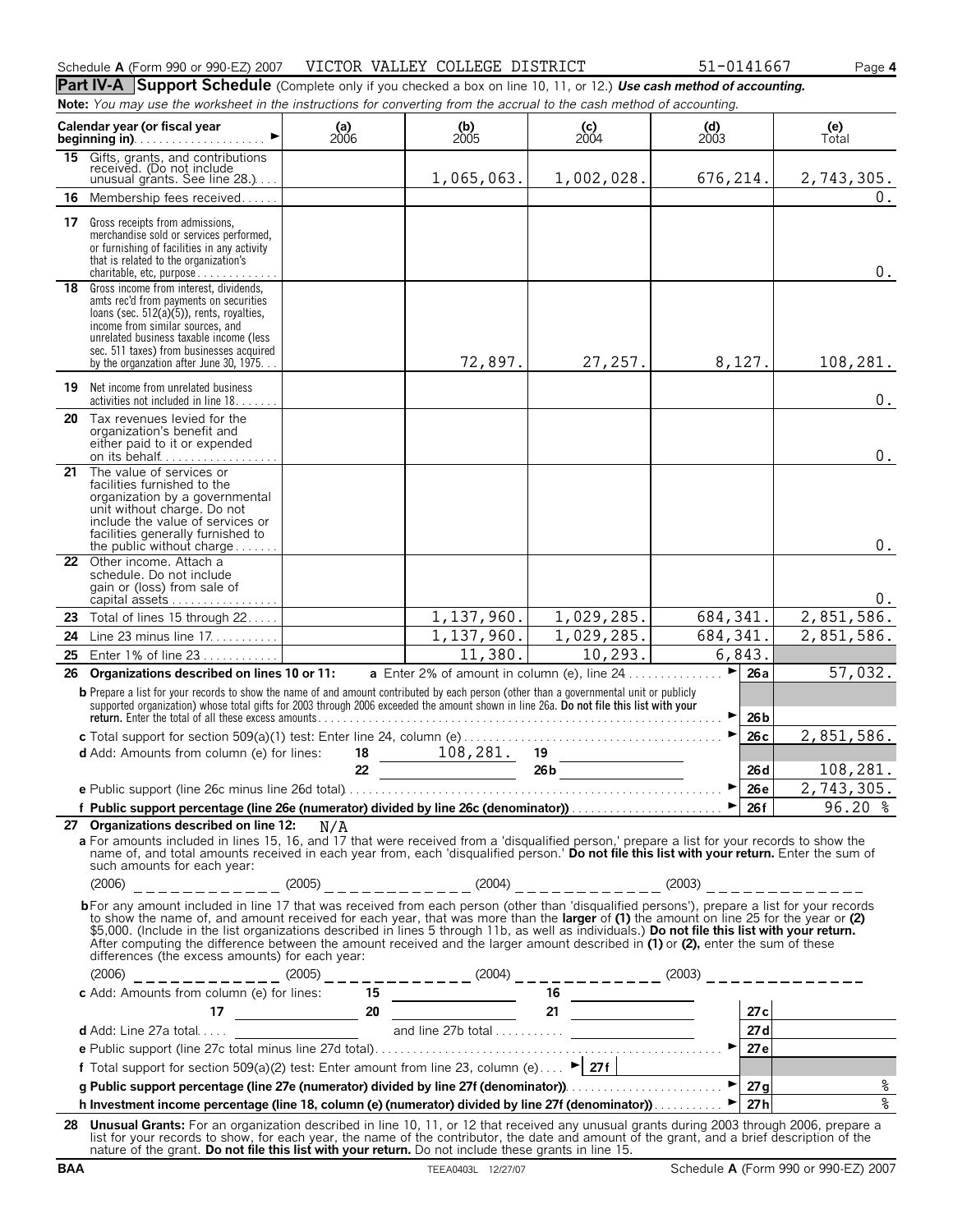|    | Schedule A (Form 990 or 990-EZ) 2007 VICTOR VALLEY COLLEGE DISTRICT<br>51-0141667                                                                                                                                                                |                 |            | Page 5 |
|----|--------------------------------------------------------------------------------------------------------------------------------------------------------------------------------------------------------------------------------------------------|-----------------|------------|--------|
|    | Part V<br>Private School Questionnaire (See instructions.)<br>(To be completed ONLY by schools that checked the box on line 6 in Part IV)                                                                                                        | N/A             |            |        |
|    |                                                                                                                                                                                                                                                  |                 | <b>Yes</b> | No     |
| 29 |                                                                                                                                                                                                                                                  | 29              |            |        |
| 30 | Does the organization include a statement of its racially nondiscriminatory policy toward students in all its brochures, catalogues, and other written communications with the public dealing with student admissions, program                   | 30              |            |        |
|    |                                                                                                                                                                                                                                                  |                 |            |        |
| 31 | Has the organization publicized its racially nondiscriminatory policy through newspaper or broadcast media during<br>the period of solicitation for students, or during the registration period if it has no solicitation program, in a way that | 31              |            |        |
|    | If 'Yes,' please describe; if 'No,' please explain. (If you need more space, attach a separate statement.)                                                                                                                                       |                 |            |        |
|    |                                                                                                                                                                                                                                                  |                 |            |        |
| 32 | Does the organization maintain the following:<br>a Records indicating the racial composition of the student body, faculty, and administrative staff?                                                                                             | 32a             |            |        |
|    | <b>b</b> Records documenting that scholarships and other financial assistance are awarded on a racially                                                                                                                                          | 32 <sub>b</sub> |            |        |
|    | c Copies of all catalogues, brochures, announcements, and other written communications to the public dealing                                                                                                                                     | 32c             |            |        |
|    |                                                                                                                                                                                                                                                  | 32d             |            |        |
|    | If you answered 'No' to any of the above, please explain. (If you need more space, attach a separate statement.)<br>_______________________________                                                                                              |                 |            |        |
|    |                                                                                                                                                                                                                                                  |                 |            |        |
| 33 | Does the organization discriminate by race in any way with respect to:                                                                                                                                                                           |                 |            |        |
|    |                                                                                                                                                                                                                                                  | 33a             |            |        |
|    |                                                                                                                                                                                                                                                  | 33 <sub>b</sub> |            |        |
|    |                                                                                                                                                                                                                                                  | 33c             |            |        |
|    | d Scholarships or other financial assistance?                                                                                                                                                                                                    | 33d             |            |        |
|    |                                                                                                                                                                                                                                                  | 33 <sub>e</sub> |            |        |
|    |                                                                                                                                                                                                                                                  | 33f             |            |        |
|    |                                                                                                                                                                                                                                                  | 33q             |            |        |
|    |                                                                                                                                                                                                                                                  | 33h             |            |        |
|    | If you answered 'Yes' to any of the above, please explain. (If you need more space, attach a separate statement.)                                                                                                                                |                 |            |        |
|    |                                                                                                                                                                                                                                                  |                 |            |        |
|    | <b>34a</b> Does the organization receive any financial aid or assistance from a governmental agency?                                                                                                                                             | 34 a            |            |        |
|    | If you answered 'Yes' to either 34a or b, please explain using an attached statement.                                                                                                                                                            | 34 <sub>b</sub> |            |        |
| 35 | Does the organization certify that it has complied with the applicable requirements of sections 4.01 through 4.05 of Rev Proc 75-50, 1975-2 C.B. 587, covering racial                                                                            | 35              |            |        |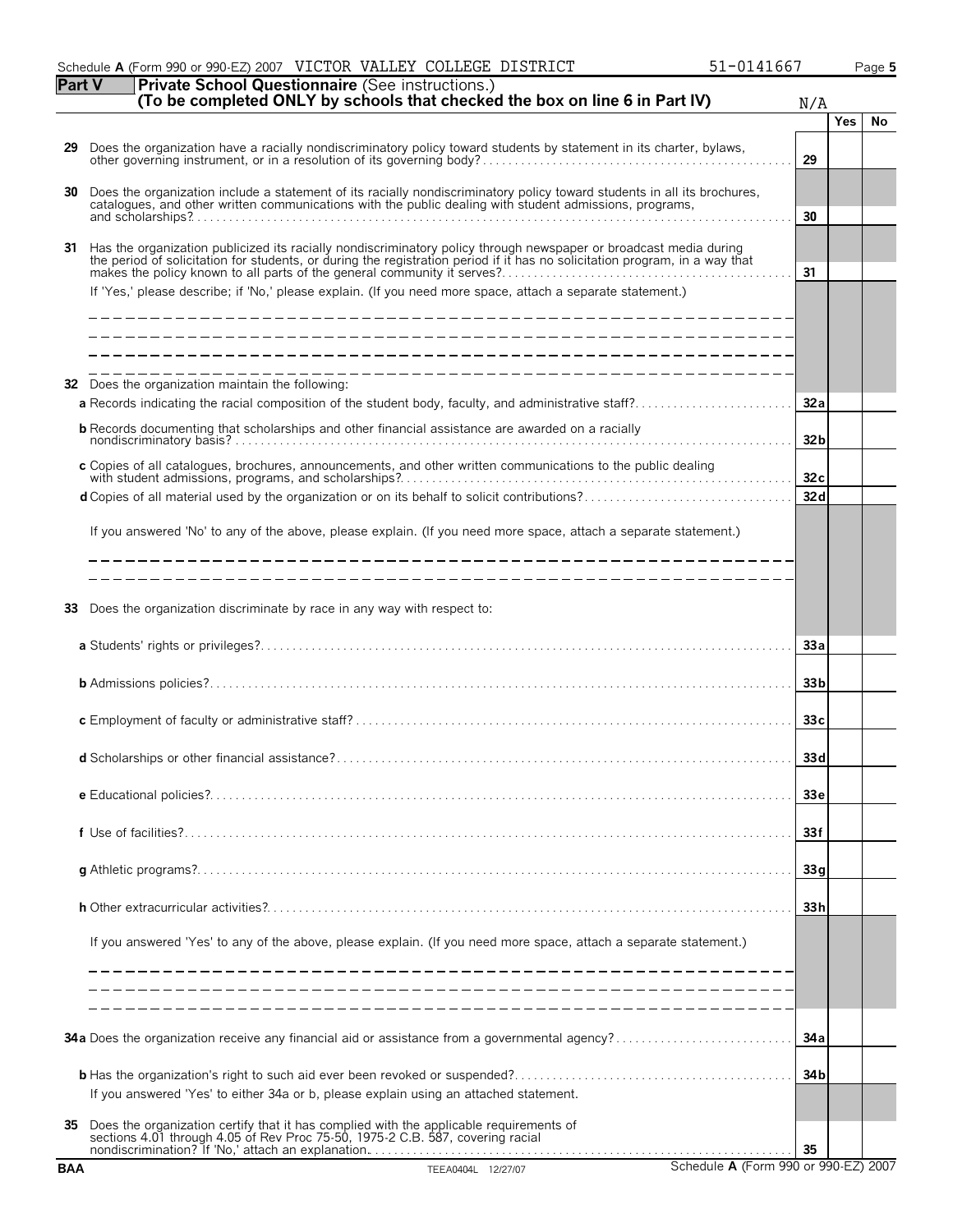## **Part VI-A | Lobbying Expenditures by Electing Public Charities** (See instructions.)<br>(To be completed **ONLY** by an eligible organization that filed Form 5768)

| imite on Lohhving Evnenditures |  |                                                       | $A = C C 1 1 1$ |  |                                                             |  |
|--------------------------------|--|-------------------------------------------------------|-----------------|--|-------------------------------------------------------------|--|
| Check                          |  | e organization belongs to an affiliated group.<br>the | Check           |  | lif you checked 'a' and 'limited control' provisions apply. |  |

|    | <b>Limits on Lobbying Expenditures</b>                                                       |    | (a)<br>Affiliated group | (b)<br>To be completed                   |
|----|----------------------------------------------------------------------------------------------|----|-------------------------|------------------------------------------|
|    | (The term 'expenditures' means amounts paid or incurred.)                                    |    | totals                  | for <b>all</b> electing<br>organizations |
| 36 | Total lobbying expenditures to influence public opinion (grassroots lobbying)                | 36 |                         |                                          |
| 37 | Total lobbying expenditures to influence a legislative body (direct lobbying)                | 37 |                         |                                          |
| 38 |                                                                                              | 38 | 0.                      | 0.                                       |
| 39 |                                                                                              | 39 |                         |                                          |
| 40 | Total exempt purpose expenditures (add lines 38 and 39)                                      | 40 | 0.                      | 0.                                       |
| 41 | Lobbying nontaxable amount. Enter the amount from the following table -                      |    |                         |                                          |
|    | If the amount on line 40 is $-$<br>The lobbying nontaxable amount is $-$                     |    |                         |                                          |
|    |                                                                                              |    |                         |                                          |
|    | Over \$500,000 but not over \$1,000,000. \$100,000 plus 15% of the excess over \$500,000     |    |                         |                                          |
|    | Over \$1,000,000 but not over \$1,500,000 \$175,000 plus 10% of the excess over \$1,000,000  | 41 |                         |                                          |
|    | Over \$1,500,000 but not over \$17,000,000. \$225,000 plus 5% of the excess over \$1,500,000 |    |                         |                                          |
|    |                                                                                              |    |                         |                                          |
| 42 |                                                                                              | 42 | 0.                      | 0.                                       |
| 43 | Subtract line 42 from line 36. Enter -0- if line 42 is more than line 36.                    | 43 | 0.                      | 0.                                       |
| 44 | Subtract line 41 from line 38. Enter -0- if line 41 is more than line 38.                    | 44 | 0.                      | 0.                                       |
|    | Caution: If there is an amount on either line 43 or line 44, you must file Form 4720.        |    |                         |                                          |

## **4 -Year Averaging Period Under Section 501(h)**

(Some organizations that made a section 501(h) election do not have to complete all of the five columns below.

See the instructions for lines 45 through 50.)

|     |                                                                                                                                                                                                                  | Lobbying Expenditures During 4 - Year Averaging Period |                                                                                           |             |             |            |    |          |  |  |  |  |  |              |
|-----|------------------------------------------------------------------------------------------------------------------------------------------------------------------------------------------------------------------|--------------------------------------------------------|-------------------------------------------------------------------------------------------|-------------|-------------|------------|----|----------|--|--|--|--|--|--------------|
|     | Calendar year<br>(or fiscal year<br>beginning in) $\blacktriangleright$                                                                                                                                          | (a)<br>2007                                            | (b)<br>2006                                                                               | (c)<br>2005 | (d)<br>2004 |            |    |          |  |  |  |  |  | (e)<br>Total |
|     | 45 Lobbying nontaxable                                                                                                                                                                                           |                                                        | 149,000.                                                                                  |             |             |            |    |          |  |  |  |  |  | 149,000.     |
| 46. | Lobbying ceiling amount<br>$(150\% \text{ of line } 45(e))$                                                                                                                                                      |                                                        |                                                                                           |             |             |            |    | 223,500. |  |  |  |  |  |              |
| 47  | Total lobbying<br>expenditures                                                                                                                                                                                   |                                                        |                                                                                           |             |             |            |    | 0.       |  |  |  |  |  |              |
| 48  | Grassroots non-<br>$taxable$ amount                                                                                                                                                                              |                                                        |                                                                                           |             |             |            |    | 0.       |  |  |  |  |  |              |
| 49  | Grassroots ceiling amount<br>$(150\% \text{ of line } 48(e))$                                                                                                                                                    |                                                        |                                                                                           |             |             |            |    | 0.       |  |  |  |  |  |              |
|     | <b>50</b> Grassroots lobbying<br>expenditures                                                                                                                                                                    |                                                        |                                                                                           |             |             |            |    | 0.       |  |  |  |  |  |              |
|     | <b>Part VI-B Lobbying Activity by Nonelecting Public Charities</b>                                                                                                                                               |                                                        | (For reporting only by organizations that did not complete Part VI-A) (See instructions.) |             |             |            |    | N/A      |  |  |  |  |  |              |
|     | During the year, did the organization attempt to influence national, state or local legislation, including any<br>attempt to influence public opinion on a legislative matter or referendum, through the use of: |                                                        |                                                                                           |             |             | <b>Yes</b> | No | Amount   |  |  |  |  |  |              |
|     | <b>b</b> Paid staff or management (Include compensation in expenses reported on lines c through $h,$ )<br>c Media advertisements.                                                                                |                                                        |                                                                                           |             |             |            |    |          |  |  |  |  |  |              |
|     |                                                                                                                                                                                                                  |                                                        |                                                                                           |             |             |            |    |          |  |  |  |  |  |              |
|     |                                                                                                                                                                                                                  |                                                        |                                                                                           |             |             |            |    |          |  |  |  |  |  |              |
|     |                                                                                                                                                                                                                  |                                                        |                                                                                           |             |             |            |    |          |  |  |  |  |  |              |
|     | g Direct contact with legislators, their staffs, government officials, or a legislative body                                                                                                                     |                                                        |                                                                                           |             |             |            |    |          |  |  |  |  |  |              |
|     | h Rallies, demonstrations, seminars, conventions, speeches, lectures, or any other means                                                                                                                         |                                                        |                                                                                           |             |             |            |    |          |  |  |  |  |  |              |
|     |                                                                                                                                                                                                                  |                                                        |                                                                                           |             |             |            |    |          |  |  |  |  |  |              |
|     | If 'Yes' to any of the above, also attach a statement giving a detailed description of the lobbying activities.                                                                                                  |                                                        |                                                                                           |             |             |            |    |          |  |  |  |  |  |              |

**BAA** Schedule **A** (Form 990 or 990-EZ) 2007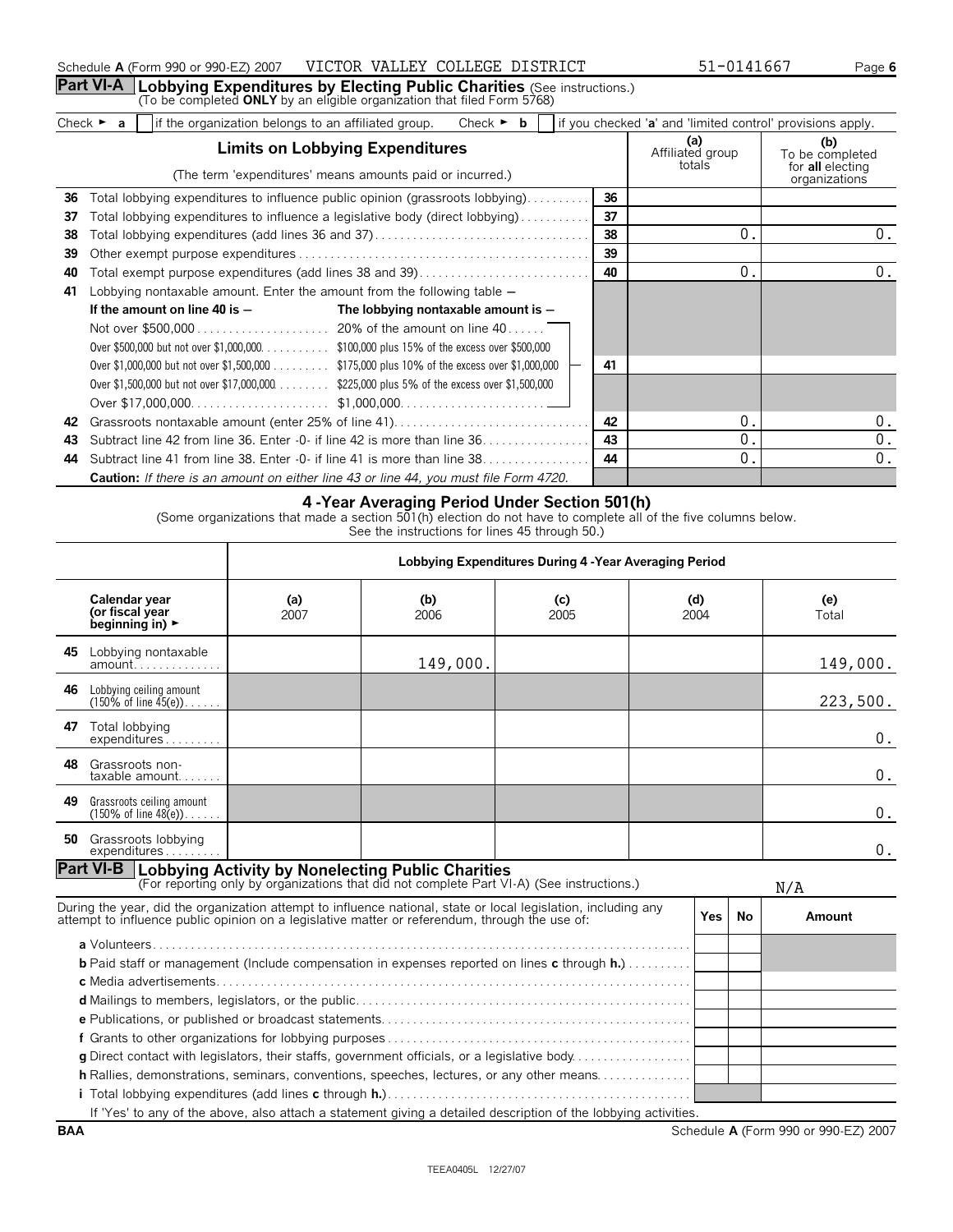## **Part VII Information Regarding Transfers To and Transactions and Relationships With Noncharitable Exempt Organizations** (See instructions)

| 51 Did the reporting organization directly or indirectly engage in any of the following with any other organization described in section 501(c)<br>of the Code (other than section 501 $(c)(3)$ organizations) or in section 527, relating to political organizations? |  |
|------------------------------------------------------------------------------------------------------------------------------------------------------------------------------------------------------------------------------------------------------------------------|--|
|                                                                                                                                                                                                                                                                        |  |

| a Transfers from the reporting organization to a noncharitable exempt organization of:                                              |          | Yes. | Νo |
|-------------------------------------------------------------------------------------------------------------------------------------|----------|------|----|
|                                                                                                                                     | 51 a (i) |      |    |
|                                                                                                                                     | a (ii)   |      |    |
| <b>b</b> Other transactions:                                                                                                        |          |      |    |
| (i) Sales or exchanges of assets with a noncharitable exempt organization $\ldots \ldots \ldots \ldots \ldots \ldots \ldots \ldots$ | b (i)    |      |    |
|                                                                                                                                     | b (ii)   |      |    |
|                                                                                                                                     | b (iii)  |      |    |
|                                                                                                                                     | b (iv)   |      |    |
|                                                                                                                                     | b(v)     |      |    |
|                                                                                                                                     | b (vi)   |      |    |
|                                                                                                                                     |          |      |    |

**c** Sharing of facilities, equipment, mailing lists, other assets, or paid employees. . . . . . . . . . . . . . . . . . . . . . . . . . . . . . . . . . . . . **c d** If the answer to any of the above is 'Yes,' complete the following schedule. Column (b) should always show the fair market value of<br>the goods, other assets, or services given by the reporting organization. If the organ

| ╯                 | $\tilde{\phantom{a}}$  | $\tilde{}$<br>$\sim$<br>$\tilde{\phantom{a}}$    |                                                                         |
|-------------------|------------------------|--------------------------------------------------|-------------------------------------------------------------------------|
| $(a)$<br>Line no. | (b)<br>Amount involved | (c)<br>Name of noncharitable exempt organization | (d)<br>Description of transfers, transactions, and sharing arrangements |
| N/A               |                        |                                                  |                                                                         |
|                   |                        |                                                  |                                                                         |
|                   |                        |                                                  |                                                                         |
|                   |                        |                                                  |                                                                         |
|                   |                        |                                                  |                                                                         |
|                   |                        |                                                  |                                                                         |
|                   |                        |                                                  |                                                                         |
|                   |                        |                                                  |                                                                         |
|                   |                        |                                                  |                                                                         |
|                   |                        |                                                  |                                                                         |
|                   |                        |                                                  |                                                                         |
|                   |                        |                                                  |                                                                         |
|                   |                        |                                                  |                                                                         |
|                   |                        |                                                  |                                                                         |
|                   |                        |                                                  |                                                                         |
|                   |                        |                                                  |                                                                         |

| 52a Is the organization directly or indirectly affiliated with, or related to, one or more tax-exempt organizations |  |  |
|---------------------------------------------------------------------------------------------------------------------|--|--|
| The LC INV are the account of the Editor Continuous construction of the Continuous                                  |  |  |

**b** If 'Yes,' complete the following schedule: **(a)** Name of organization **(b)** Type of organization **(c)** Description of relationship N/A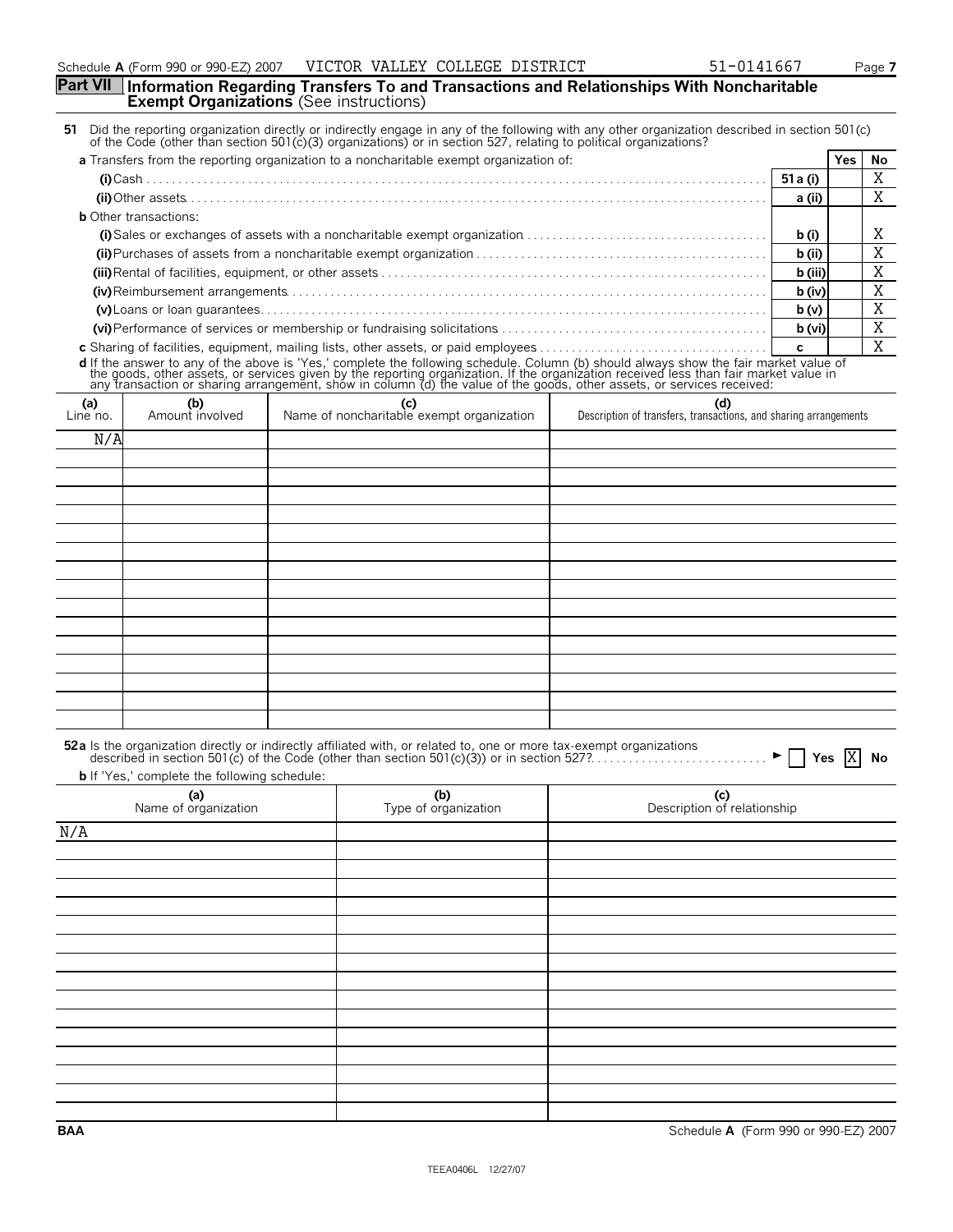|--|--|--|

# **2007 Federal Statements Page 1**

**Client 06NP04**

### **VICTOR VALLEY COLLEGE DISTRICT FOUNDATION 51-0141667**

7/09/09 04:09PM

## **Statement 1 Form 990, Part I, Line 9 Net Income (Loss) from Special Events**

| Special Events                       | Gross<br>Receipts | Less<br>$Contri$ -<br>butions | Gross<br>Revenue | Less<br>Direct<br>Expenses | Net<br>Income<br>(Loss) |
|--------------------------------------|-------------------|-------------------------------|------------------|----------------------------|-------------------------|
| Annual fundraiser and other<br>Total | 103,052.<br>052.  |                               | 103,052.<br>052. | 72,268.<br>268.            | .784.<br>30.<br>784.    |

## **Statement 2 Form 990, Part II, Line 43 Other Expenses**

|                        | (A)                    | (B)                        | (C)                                | (D)         |
|------------------------|------------------------|----------------------------|------------------------------------|-------------|
|                        | Total                  | Program<br><u>Services</u> | Management<br><u>&amp; General</u> | Fundraising |
| Admission & Entry Fees | 7,337.                 | 6,612.                     | 725.                               |             |
| Advertising            | 968.                   | 920.                       | 48.                                |             |
| Awards and Recognition | 34,517.                | 23,324.                    |                                    | 11,193.     |
| Bad Debts              | 18,125.                | 850.                       |                                    | 17,275.     |
| Catering               | 18,891.                | 18,891.                    |                                    |             |
| Commissions            | 3,000.                 | 2,040.                     | 960.                               |             |
| Consultants            | 5,955.                 |                            | 5,955.                             |             |
| Dues and Subscriptions | 4,625.                 | 1,265.                     | 3,360.                             |             |
| Education and Training | 1,795.                 | 1,045.                     | 750.                               |             |
| Finance Fees           | 4,379.                 | 4,379.                     |                                    |             |
| Grants Awarded         | 414,427.               | 414, 427.                  |                                    |             |
| Hospitality            | 6,591.                 | 3,499.                     |                                    | 3,092.      |
| In-kind donations      | 26,452.                | 26,452.                    |                                    |             |
| Licenses and Fees      | 180.                   |                            | 180.                               |             |
| Meals                  | 5,276.                 | 1,421.                     | 3,855.                             |             |
| Meetings and seminars  | 5,850.                 | 5,850.                     |                                    |             |
| Office Expense         | 8,396.                 | 1,457.                     | 6,939.                             |             |
| Office Staffing        | 274, 173.              | 146,724.                   | 127,449.                           |             |
| Outside labor          | 31,839.                | 31,839.                    |                                    |             |
| Professional Services  | 54,909.                | 13,278.                    |                                    | 41,631.     |
| Program development    | 1,925.                 |                            |                                    | 1,925.      |
| Refund                 | 140.                   | 140.                       |                                    |             |
| Scholarships           | 417,662.               | 417,662.                   |                                    |             |
|                        | 1,347,412.<br>Total \$ | 1, 122, 075.               | 150,221.                           | 75,116.     |

## **Statement 3 Form 990 , Part III Organization's Primary Exempt Purpose**

To support the operation and students of Victor Valley Community College.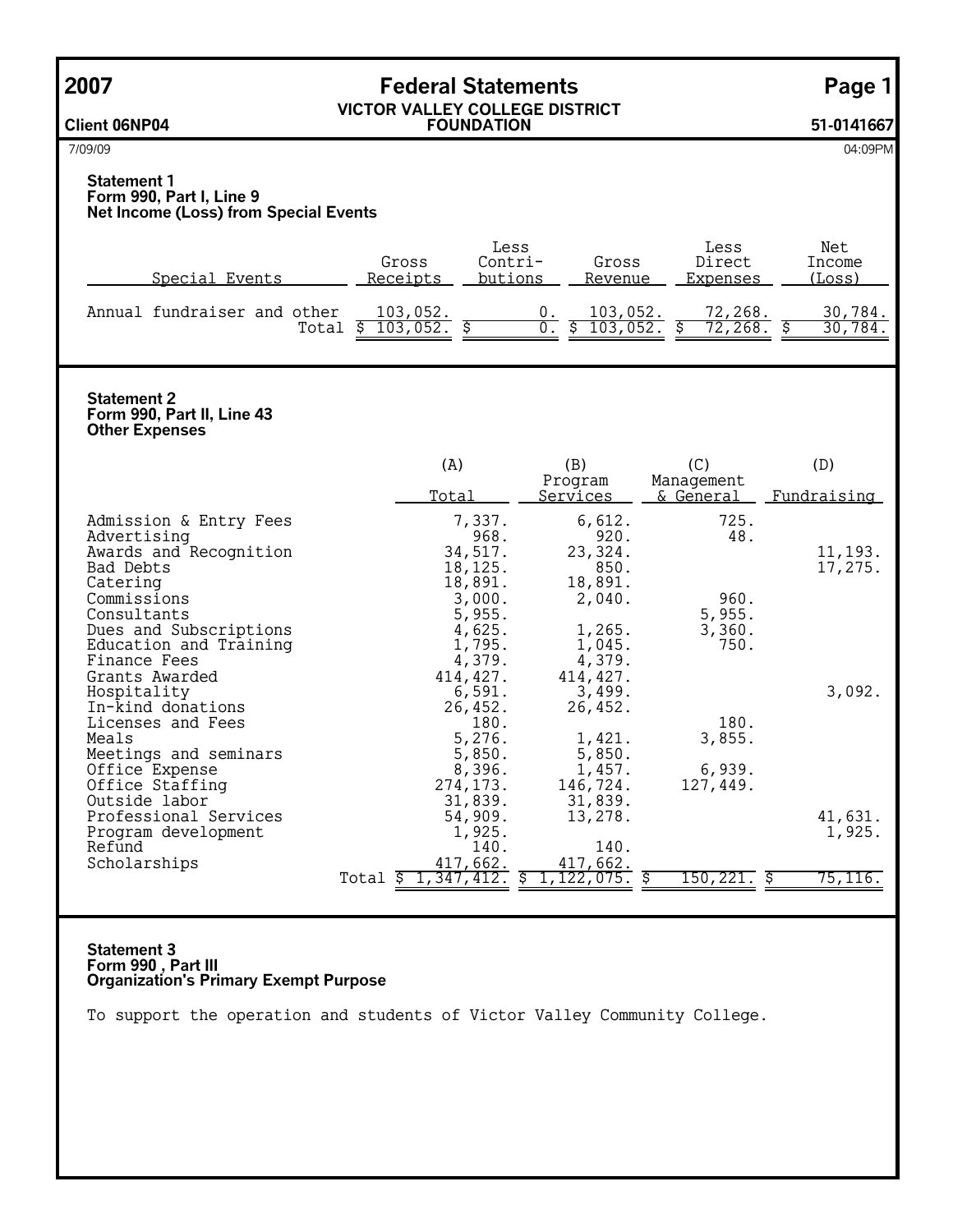| 2007                                                                                                 | <b>Federal Statements</b><br><b>VICTOR VALLEY COLLEGE DISTRICT</b><br><b>FOUNDATION</b> |                              |                              | Page 2                |
|------------------------------------------------------------------------------------------------------|-----------------------------------------------------------------------------------------|------------------------------|------------------------------|-----------------------|
| <b>Client 06NP04</b>                                                                                 |                                                                                         |                              |                              | 51-0141667            |
| 7/09/09                                                                                              |                                                                                         |                              |                              | 04:09PM               |
| <b>Statement 4</b><br>Form 990, Part IV, Line 57<br><b>Land, Buildings, and Equipment</b>            |                                                                                         |                              |                              |                       |
| <u>Category</u>                                                                                      | Basis                                                                                   | Accum.                       | Deprec.                      | Book<br>Value         |
| Machinery and Equipment                                                                              | \$<br>Total $\overline{\$}$                                                             | 493,440. \$<br>$493,440.$ \$ | $29,878.$ \$<br>$29,878.$ \$ | 463, 562.<br>463,562. |
| <b>Statement 5</b><br>Form 990, Part IV, Line 65<br><b>Other Liabilities</b>                         |                                                                                         |                              |                              |                       |
|                                                                                                      |                                                                                         |                              | Total                        | 600.<br>600           |
| <b>Statement 6</b><br>Form 990, Part V-A<br>List of Officers, Directors, Trustees, and Key Employees | Title and                                                                               |                              | Contri-                      | Expense               |
| Name and Address                                                                                     | Average Hours<br>Per Week Devoted                                                       | Compen-<br>sation            | bution to<br>EBP & DC        | Account/<br>Other     |
| Percy Bakker<br>15273 Walnut St.<br>Hesperia, CA 92345                                               | Emeritus \$<br>0                                                                        | $0.$ \$                      | $0.$ \$                      | $0$ .                 |
| Val Christensen<br>19250 Bear Valley Rd.<br>Apple Valley, CA 92308                                   | Vice President<br>0                                                                     | 0.                           | $0$ .                        | $0$ .                 |
| Steven Davisson<br>12530 Hesperia Rd. #101<br>Victorville, CA 92395                                  | Director<br>0                                                                           | $\boldsymbol{0}$ .           | 0.                           | $0$ .                 |
| Bruce M. Fay<br>P O Box 1694<br>Helendale, CA 92342                                                  | Vice President<br>0                                                                     | 0.                           | 0.                           | $0$ .                 |
| Craig C. Garrick<br>18438 Readiness St.<br>Victorville, CA 92394                                     | Vice President<br>$\Omega$                                                              | 0.                           | 0.                           | $0$ .                 |
| Jerry D. Klein<br>19338 Oneida Rd.<br>Apple Valley, CA 92307                                         | Director<br>0                                                                           | 0.                           | 0.                           | $0$ .                 |
| Robert J. Kniss<br>8650 Verbena<br>Oak Hills, CA 92345                                               | Director<br>$\Omega$                                                                    | 0.                           | $\boldsymbol{0}$ .           | $0$ .                 |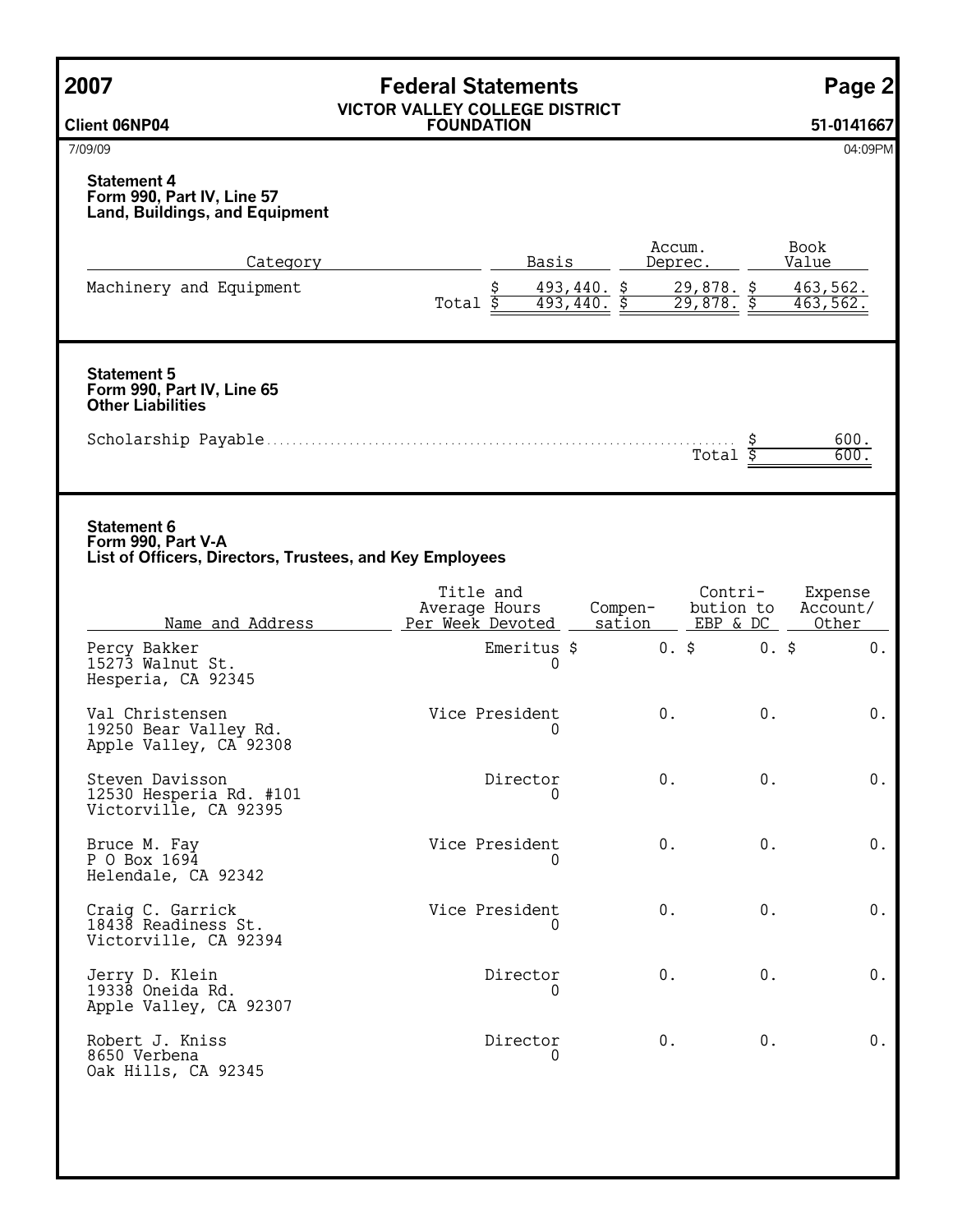## **2007 Federal Statements Page 3**

### **VICTOR VALLEY COLLEGE DISTRICT Client 06NP04 FOUNDATION 51-0141667**

7/09/09 04:09PM

## **Statement 6 (continued) Form 990, Part V-A List of Officers, Directors, Trustees, and Key Employees**

| Name and Address                                                         | Title and<br>Average Hours<br>Per Week Devoted | Compen-<br>sation | Contri-<br>bution to<br>EBP & DC | Expense<br>Account/<br>Other |
|--------------------------------------------------------------------------|------------------------------------------------|-------------------|----------------------------------|------------------------------|
| Julie Linden<br>18422 BEAR VALLEY ROAD<br>Victorville, CA 92392          | Director \$<br>0                               | $0.$ \$           | $0.$ \$                          | $0$ .                        |
| Janice Olson<br>P 0 Box 1317<br>Victorville, CA 92393                    | Vice President                                 | $0$ .             | $0$ .                            | $0$ .                        |
| Diana O'Malley<br>P O Box 1512<br>Victorville, CA 92393                  | Past President<br>$\Omega$                     | $0$ .             | $0$ .                            | $0$ .                        |
| DeeDee Orta<br>7352 SVL Box<br>Victorville, CA 92395                     | Director<br>0                                  | $0$ .             | $0$ .                            | $0$ .                        |
| Rebecca A. Palmer<br>10476 Bridge Haven Rd.<br>Apple Valley, CA 92308    | Director<br>0                                  | $0$ .             | $0$ .                            | $0$ .                        |
| Antonio D. Penna<br>18570 Kamanna Rd.<br>Apple Valley, CA 92307          | Vice President                                 | $0$ .             | $0$ .                            | $0$ .                        |
| William A. Porter<br>13826 Iron Rock Place<br>Victorville, CA 92395      | Director<br>0                                  | $0$ .             | $0$ .                            | $0$ .                        |
| Joseph A. Range<br>11385 Oak Ridge Dr.<br>Oak Hills, CA 92345            | Director<br>0                                  | $0$ .             | $0$ .                            | $0$ .                        |
| Thomas K. Riding<br>14369 Park Avenue Suite 201<br>Victorville, CA 92392 | President<br>$\Omega$                          | $0$ .             | $0$ .                            | $0$ .                        |
| Mimi Sawan<br>14386 Pamlico Rd.<br>Apple Valley, CA 92307                | Director<br>0                                  | $0$ .             | $0$ .                            | $0$ .                        |
| Bill Scott<br>9351 Industrial Way<br>Adelanto, CA 92301                  | Director                                       | $0$ .             | 0.                               | $0$ .                        |
| Robert Silverman<br>18422 BEAR VALLEY ROAD<br>Victorville, CA 92392      | Superintendent<br>0                            | $0$ .             | $0$ .                            | $0$ .                        |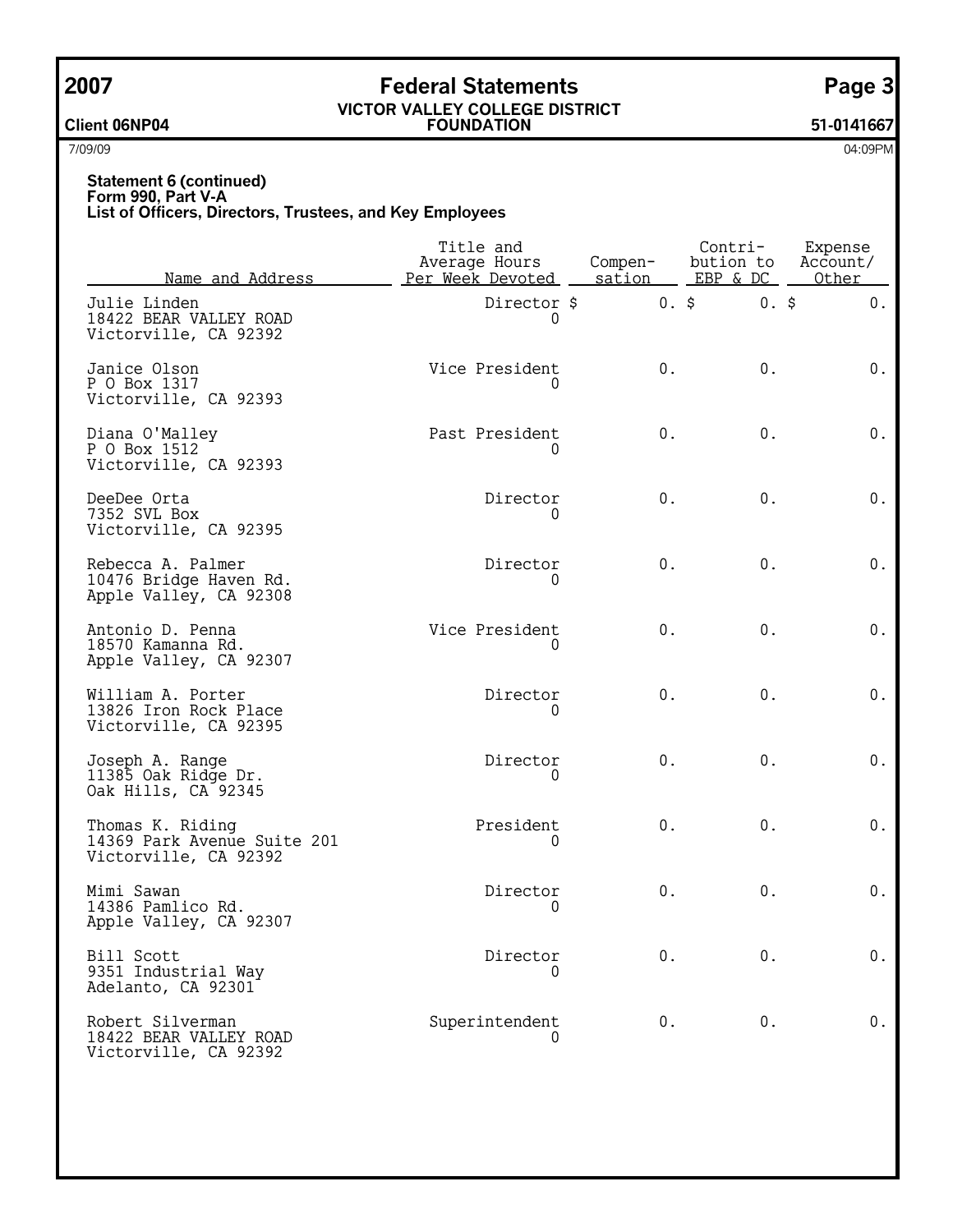## **2007 Federal Statements Page 4**

## **VICTOR VALLEY COLLEGE DISTRICT Client 06NP04 FOUNDATION 51-0141667**

7/09/09 04:09PM

## **Statement 6 (continued) Form 990, Part V-A List of Officers, Directors, Trustees, and Key Employees**

| Name and Address                                                         | Title and<br>Average Hours<br>Per Week Devoted | Compen-<br>sation | Contri-<br>bution to<br>EBP & DC | Expense<br>Account/<br>Other |
|--------------------------------------------------------------------------|------------------------------------------------|-------------------|----------------------------------|------------------------------|
| Russell Stringham<br>16785 Bear Valley Rd. Suite 4<br>Hesperia, CA 92345 | Director \$<br>0                               | $0.$ \$           | $0.$ \$                          | 0.                           |
| Chester L. Tolson<br>20378 Ochoa Rd.<br>Apple Valley, CA 92307           | Director<br>0                                  | 0.                | 0.                               | $0$ .                        |
| Donna Smith<br>18422 BEAR VALLEY ROAD<br>Victorville, CA 92392           | Director                                       | 0.                | $0$ .                            | $0$ .                        |
| Starla R. Underwood<br>21817 Fox Ave.<br>Apple Valley, CA 92307          | Director<br>0                                  | 0.                | 0.                               | $0$ .                        |
| Charles Utgard<br>19779 Tomahawk Rd.<br>Apple Valley, CA 92307           | Treasurer<br>0                                 | 0.                | 0.                               | $0$ .                        |
| Ken Walsh<br>8709 SVL Box<br>Victorville, CA 92395                       | Director<br>$\Omega$                           | 0.                | 0.                               | $0$ .                        |
| Donna Wells<br>18422 BEAR VALLEY ROAD<br>Victorville, CA 92392           | Director<br>0                                  | $0$ .             | $0$ .                            | $0$ .                        |
| Chuck Wolf<br>18422 BEAR VALLEY ROAD<br>Victorville, CA 92392            | Director<br>0                                  | $0$ .             | 0.                               | $0$ .                        |
|                                                                          | Total \$                                       | 0.5               | $\overline{0}$ .                 | ड़<br>$0$ .                  |

## **Statement 7 Schedule A, Part I Compensation of Five Highest Paid Employees**

| Name and Address                                                     | Title & Average<br>Hours Worked | Compen-<br>sation | Contribut.<br>EBP & DC | Expense<br>Account |
|----------------------------------------------------------------------|---------------------------------|-------------------|------------------------|--------------------|
| Virginia K. Ontiveros<br>11394 Low Chaparral<br>Victorvile, Ca 92392 | Executive Direc<br>40.00        | 110,000.          | 21,123.                |                    |
|                                                                      | Total                           | 110,000.          | 21, 123.               |                    |